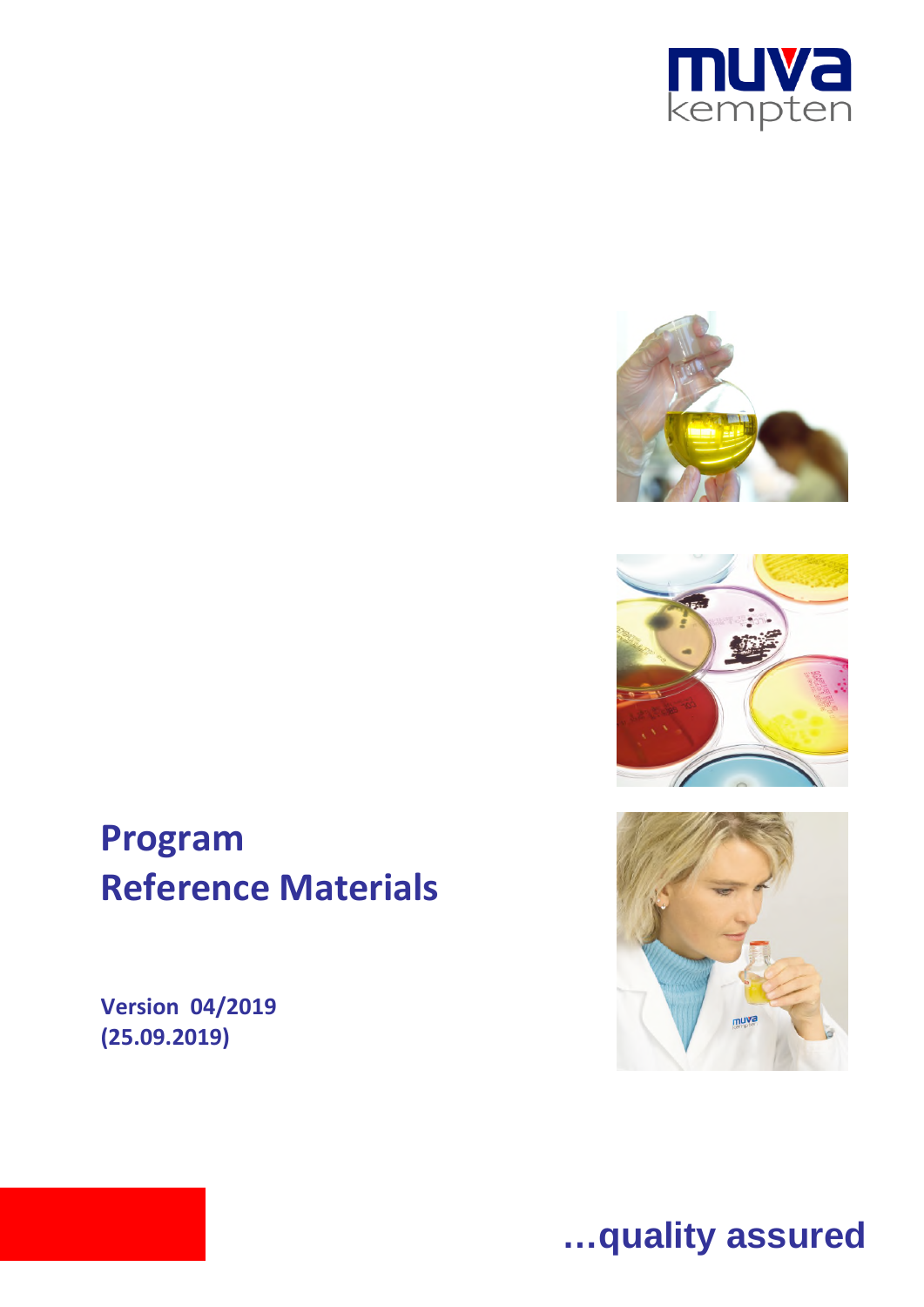| <b>Table of Contents</b>                                                                                                                                                                                                                                            | Page      |
|---------------------------------------------------------------------------------------------------------------------------------------------------------------------------------------------------------------------------------------------------------------------|-----------|
| <b>Description of reference materials</b>                                                                                                                                                                                                                           | $3 - 4$   |
| <b>REFERENCE MATERIALS</b>                                                                                                                                                                                                                                          |           |
| Powder<br>(Milk Powder; Whey Powder; Carbohydrates / Vitamins in Infant Food;<br>Minerals / Trace Elements in Infant Food; Sodium Caseinate; Whey<br>Protein Concentrate; Rennet Whey Powder in Milk Powder, Fatty Acid<br><b>Composition in Whole Milk Powder)</b> | $5 - 7$   |
| UHT-milk (skimmed milk and 1,5 % fat)<br>UHT-milk (lactose-free, low in lactose); Aflatoxin M1 and QAC in UHT-milk                                                                                                                                                  | 8         |
| Raw Milk, shock frozen (different fat contents)<br><b>Fatty Acid Composition in Raw Milk, shock frozen</b>                                                                                                                                                          | 9         |
| <b>Dairy Products</b><br>(Evaporated Milk; Coffee Cream; UHT-Cream; Yoghurt; Cream Cheese;<br><b>Butter)</b>                                                                                                                                                        | $10 - 11$ |
| <b>Cheese</b><br>(Processed Cheese; Hard Cheese)<br><b>Alkaline Phosphatase Activity in Hard Cheese</b>                                                                                                                                                             | $12 - 13$ |
| <b>Other Edibles</b><br>(Chocolate; Sausages; Fruit Juice)                                                                                                                                                                                                          | 14        |
| Microbiology<br>(Bacterial Count; Yeasts; Geotrichum; E. coli, Enterobacteriaceae,<br><b>Coliforms; coagulase positive Staphylococcus)</b>                                                                                                                          | 15        |
| <b>Sensory</b><br>(Ranking Order Taste and Odour; Triangle Test; ISO 22935; extra virgin<br>rape seed oil)                                                                                                                                                          | 16        |
| <b>Sensory</b><br><b>Test Kit "Drinking Water"</b>                                                                                                                                                                                                                  | 17        |
| <b>Sensory</b><br><b>Training materials</b>                                                                                                                                                                                                                         | 18        |
| Terms of payment and transport                                                                                                                                                                                                                                      | 19        |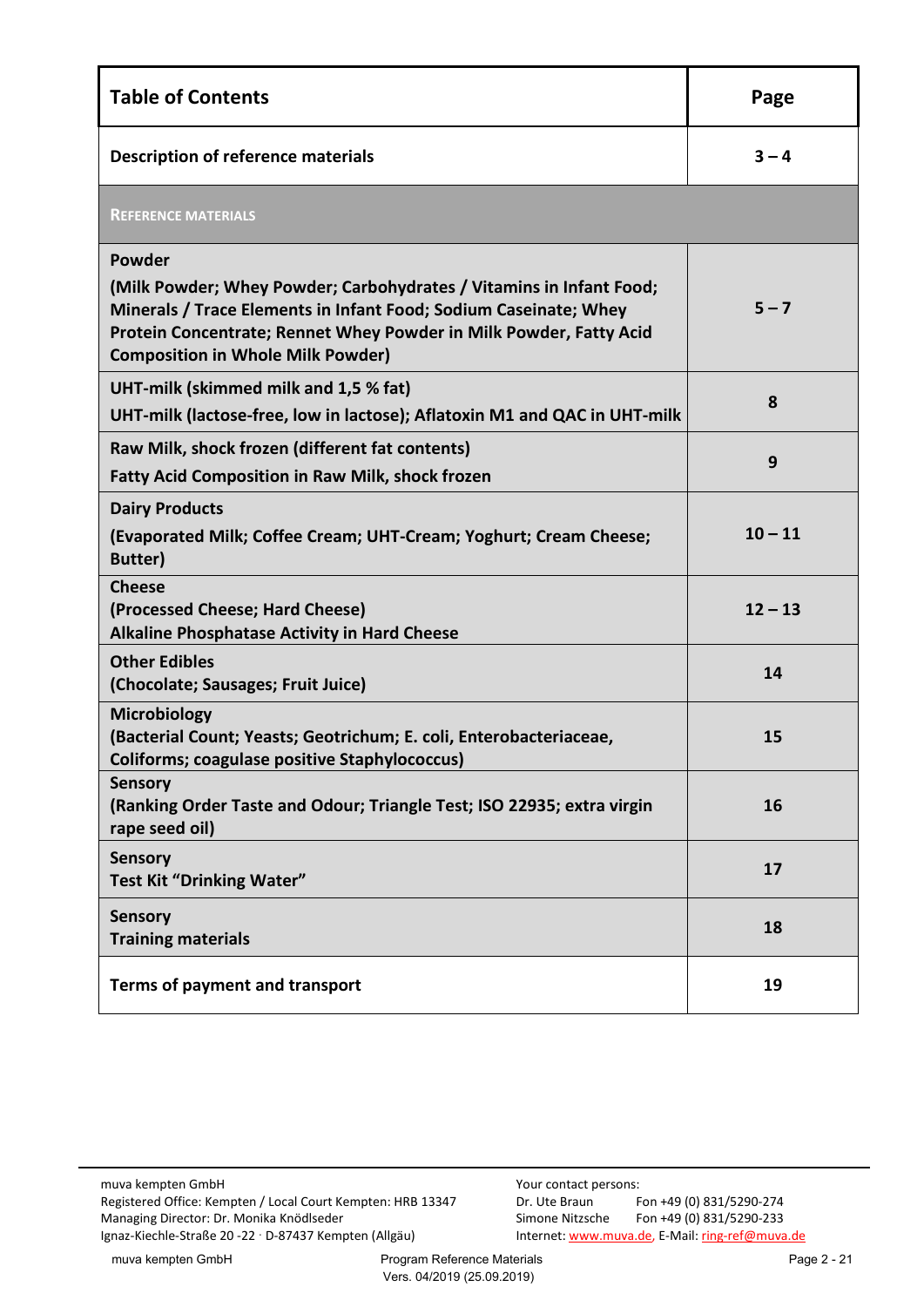### **TRUST IS GOOD – CONTROL IS BETTER!**

Within quality assurance in food analysis the question comes up, to what extent the result of your analysis is close to the true value. Today it is essential to clarify this question, because the consequences of inexact results can be annoying and cost-intensive.

Besides the participation in proficiency testing studies the use of reference materials is also a suitable tool to proof the optimum quality of the whole panel and the panellists.

Reference materials can be used for quality control charts as well as for the training of the technicians.

#### **GUARANTEED ACCURATE RESULTS BY THE HELP OF REFERENCE SYSTEM OF MUVA KEMPTEN GMBH**



The **REFERENCE SYSTEM** of MUVA KEMPTEN GMBH is based on two essential modules in analytical quality assurance. Besides the participation in **PROFICIENCY TESTING** schemes of MUVA KEMPTEN GMBH, **REFERENCE MATERIALS** contribute substantially to the internal and external quality assurance.

The use of these suitable instruments ensures the accuracy and reliability of all results with high probability. Therefore it assures maximal certainty and in addition it allows a clearly documentation and demonstration to third parties:

### **REFERENCE MATERIALS OF MUVA KEMPTEN GMBH**

The **REFERENCE MATERIALS** of MUVA KEMPTEN GMBH are produced according to the international accepted standards and are characterized by high quality.

- The reference values for all parameters are based on a high number of datasets, which are mainly obtained by several laboratory comparisons. This ensures the high reliability of the reference values.
- The homogeneity of the material is tested by the laboratory of MUVA KEMPTEN GMBH for all relevant parameters. The results are indicated in the data sheets.
- The **REFERENCE MATERIALS** have been predominantly produced for long-term use. During storage, materials are regularly checked for their stability by the laboratory of MUVA KEMPTEN GMBH.
- A clear and significant data sheet is attached to each reference material.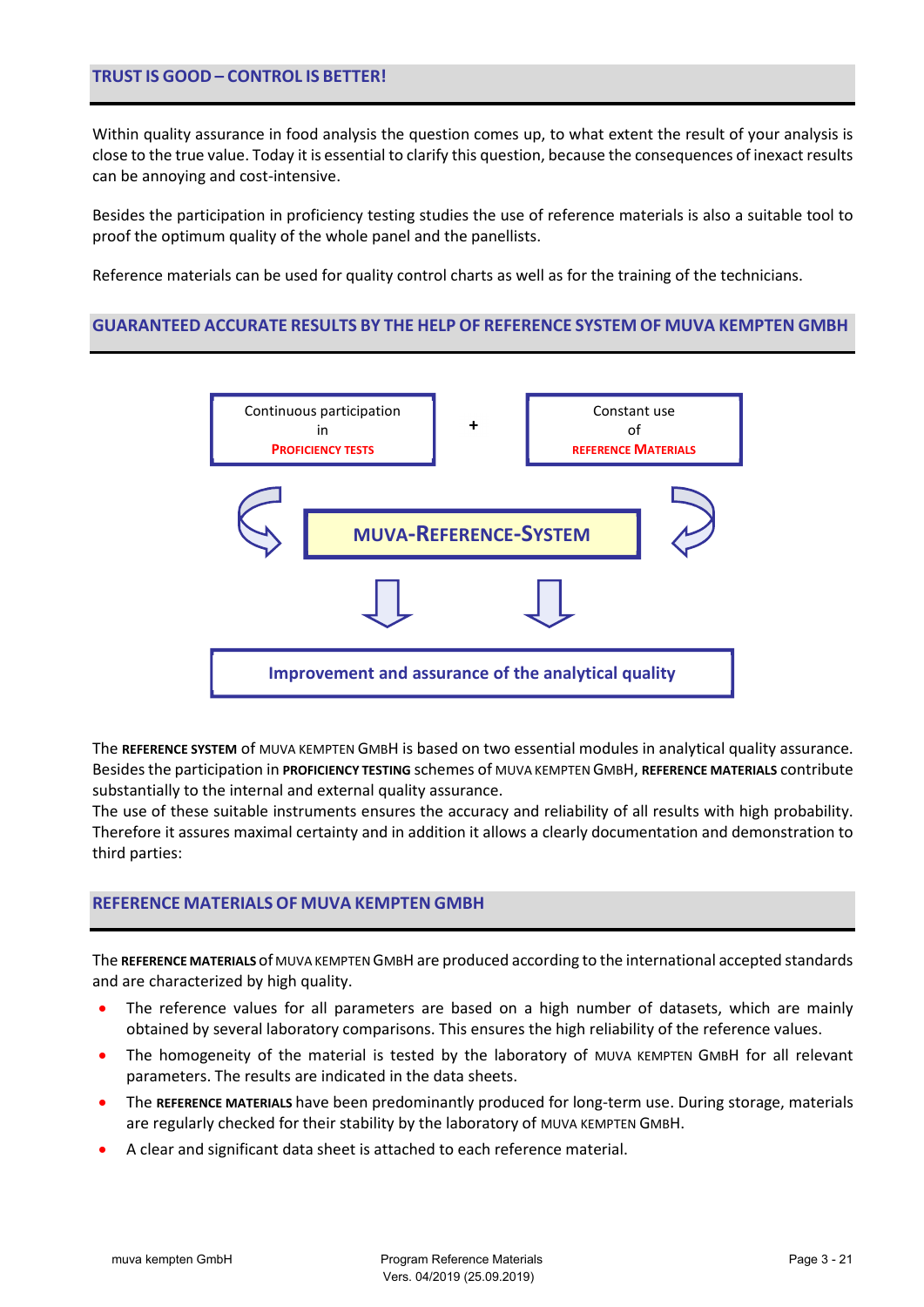- Continuous monitoring of the chemical, physical and microbiological analysis by use of control charts. In addition to the monitoring of the analytical reproducibility, failures, bias and trends in analyses can be detected at a glance and consequently they can be rapid and effectively corrected.
- Improvement of the analytical process Cause studies after detection of failures in analysis, training of the personal etc.
- Estimation of the measurement uncertainty
- Determination of the analytical performance (z-score, z´-score etc.)
- Calibration of analytical devices



MUVA KEMPTEN GMBH possesses long experience in practice with reference materials. Additionally it is an international provider in proficiency testing that has been accredited on the sectors of physical, physicalchemical, chemical, sensory and microbiological analysis of food stuffs.

Of course, we are happy to advice you and we are pleased to submit you an offer.

### *With exception of sensory materials for sensory tasting, all reference materials are unfit for*

### *human and animal consumption.*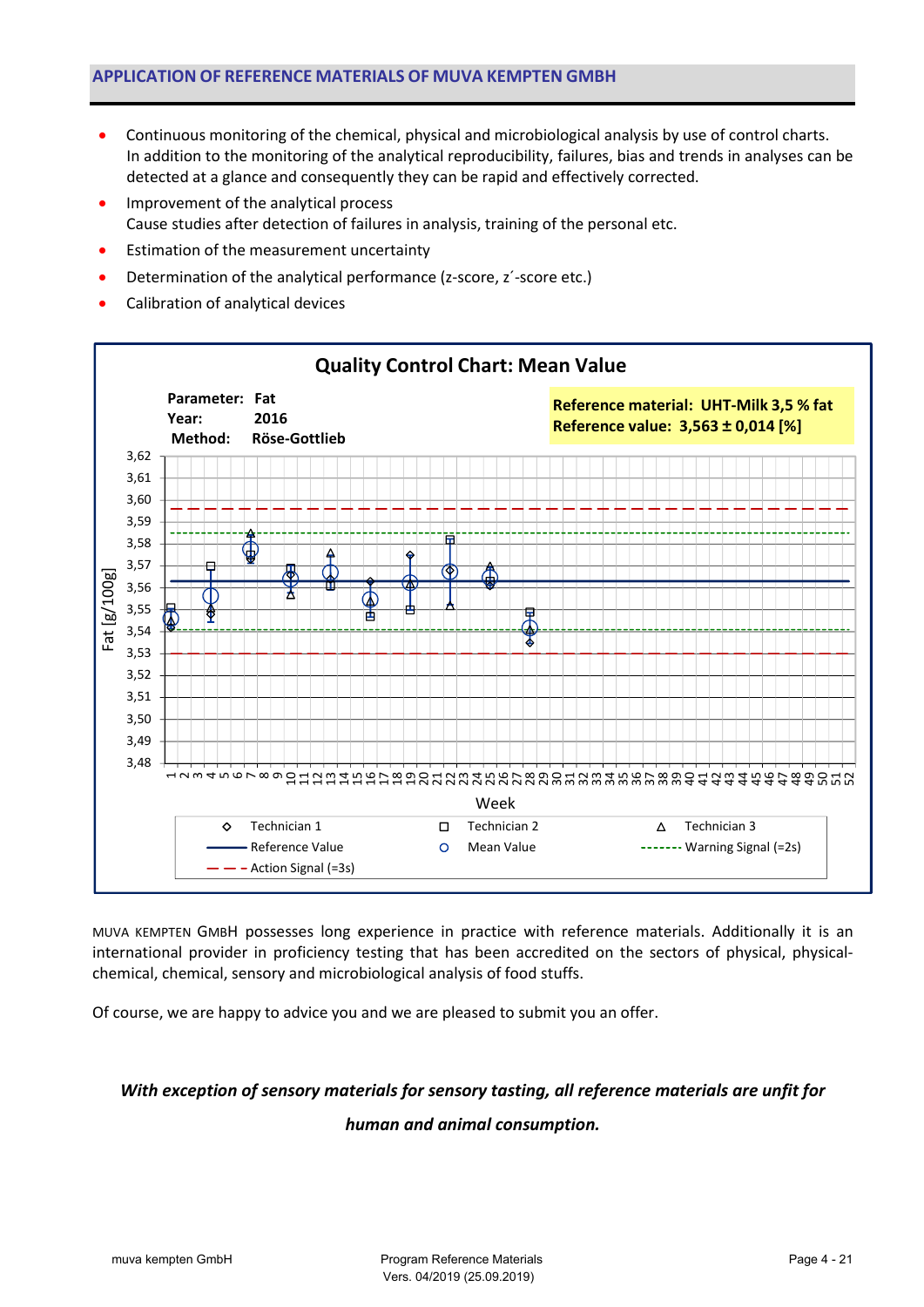## **POWDER**

| Code                  | <b>Material</b>                                                                                    | Parameter                                                                | <b>Unit</b>                                              | Reference<br>value                                | <b>Packaging</b><br>unit | <b>Price</b> |  |  |
|-----------------------|----------------------------------------------------------------------------------------------------|--------------------------------------------------------------------------|----------------------------------------------------------|---------------------------------------------------|--------------------------|--------------|--|--|
| <b>MILK POWDER</b>    |                                                                                                    |                                                                          |                                                          |                                                   |                          |              |  |  |
| muva-<br>MP-0211      | Cream powder,<br>roller dried<br><b>Best before: 10/2022</b>                                       | Fat<br>Free Fat<br>Dry matter<br>Protein<br>Lactose (monohydrate)<br>Ash | g/100g<br>g/100g<br>g/100g<br>g/100g<br>g/100g<br>g/100g | 42,16<br>39,53<br>99,04<br>21,47<br>28,15<br>4,65 | 80 g                     | 31,50€       |  |  |
| muva-<br>MP-0214      | Milk powder,<br>spray dried, fat reduced<br><b>Best before: 01/2024</b>                            | Fat<br>Dry matter<br>Protein<br>Lactose (monohydrate)<br>Ash<br>Nitrate  | g/100g<br>g/100g<br>g/100g<br>g/100g<br>g/100g<br>mg/kg  | 13,88<br>97,16<br>32,94<br>43,53<br>6,82<br>6,0   | 80 g                     | 31,50€       |  |  |
| muva-<br>MP-0215      | Whole milk powder,<br>roller dried<br><b>Best before: 01/2024</b>                                  | Fat<br>Dry matter<br>Protein<br>Lactose (monohydrate)<br>Ash<br>Nitrate  | g/100g<br>g/100g<br>g/100g<br>g/100g<br>g/100g<br>mg/kg  | 26,79<br>97,75<br>24,87<br>40,27<br>5,54<br>2,5   | 80 g                     | 31,50€       |  |  |
| muva-<br>MP-0218      | Whole milk powder,<br>spray dried<br><b>Best before: 10/2024</b>                                   | Fat<br>Dry matter<br>Protein<br>Lactose (monohydrate)<br>Ash             | g/100g<br>g/100g<br>g/100g<br>g/100g<br>g/100g           | 26,86<br>96,64<br>26,77<br>37,28<br>5,60          | 80 g                     | 31,50€       |  |  |
| muva-<br>MP-0219      | Skimmed milk powder,<br>spray dried<br><b>Best before: 12/2025</b>                                 | Fat<br>Dry matter<br>Protein<br>Lactose (monohydrate)<br>Ash             | g/100g<br>g/100g<br>g/100g<br>g/100g<br>g/100g           | 0,73<br>96,45<br>35,12<br>52,42<br>7,86           | 80 g                     | 31,50€       |  |  |
|                       | MILK POWDER WITH DEFINED CONTENT OF RENNET WHEY POWDER                                             |                                                                          |                                                          |                                                   |                          |              |  |  |
| muva-<br>GMP-<br>2601 | <b>Milk Powder with defined</b><br>content of Rennet Whey<br>Powder<br><b>Best before: 04/2023</b> | Content of Rennet Whey<br>Powder                                         | g/100g                                                   | 5,63                                              | ca. 25 g                 | 40,00€       |  |  |
| muva-<br>GMP-<br>2602 | <b>Milk Powder with defined</b><br>content of Rennet Whey<br>Powder<br><b>Best before: 04/2023</b> | Content of Rennet Whey<br>Powder                                         | g/100g                                                   | 1,07                                              | ca. 25 g                 | 40,00€       |  |  |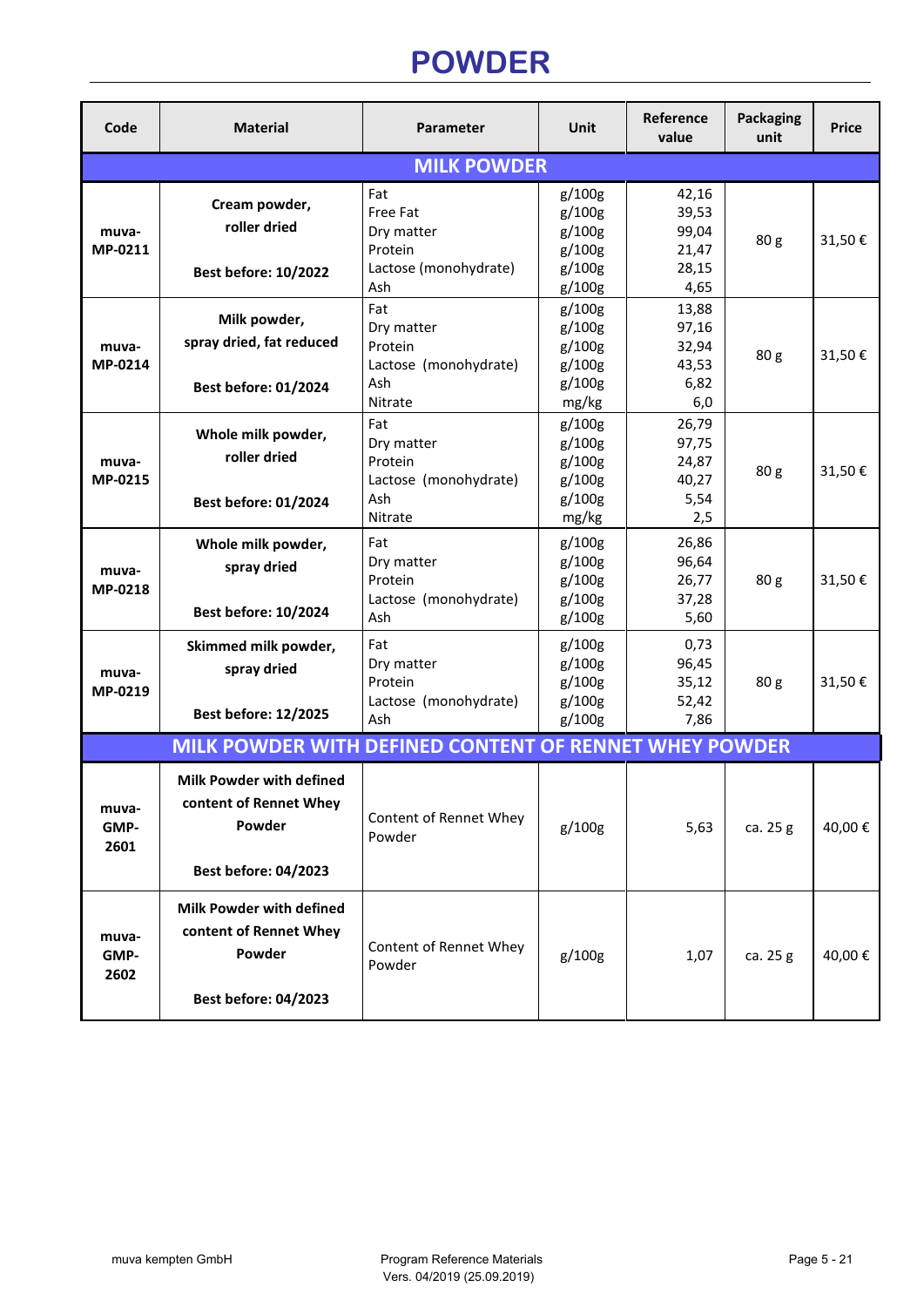# **POWDER**

| Code                     | <b>Material</b>                                                                    | <b>Parameter</b>                                                                                                    | Unit                                                                                         | Reference<br>value                                                             | <b>Packaging</b><br>unit | <b>Price</b> |
|--------------------------|------------------------------------------------------------------------------------|---------------------------------------------------------------------------------------------------------------------|----------------------------------------------------------------------------------------------|--------------------------------------------------------------------------------|--------------------------|--------------|
|                          |                                                                                    | <b>MINERALS / TRACE ELEMENTS</b>                                                                                    |                                                                                              |                                                                                |                          |              |
| muva-<br><b>NEM-1605</b> | <b>Minerals / Trace Elements</b><br>(Infant Food)<br><b>Best before: 03/2020</b>   | Sodium<br>Potassium<br>Calcium<br>Magnesium<br>Iron<br><b>Zinc</b><br>Phosphorus<br>Copper<br>Manganese<br>Chloride | mg/kg<br>mg/kg<br>mg/kg<br>mg/kg<br>mg/kg<br>mg/kg<br>mg/kg<br>mg/kg<br>mg/kg<br>mg/kg       | 1120<br>5979<br>4596<br>825,2<br>26,5<br>31,6<br>4143<br>2,60<br>14,4<br>2890  | 50 g                     | 41,00€       |
| muva-<br><b>NEM-1606</b> | <b>Minerals / Trace Elements</b><br>(Infant Food)<br><b>Best before: 04/2021</b>   | Sodium<br>Potassium<br>Calcium<br>Magnesium<br>Iron<br>Zinc<br>Phosphorus<br>Copper<br>Manganese<br>Chloride        | mg/kg<br>mg/kg<br>mg/kg<br>mg/kg<br>mg/kg<br>mg/kg<br>mg/kg<br>mg/kg<br>mg/kg<br>mg/kg       | 1366<br>5955<br>4315<br>529,4<br>19,0<br>25,2<br>3220<br>1,56<br>2,39<br>2649  | 50 g                     | 41,00€       |
| muva-<br><b>NEM-1607</b> | <b>Minerals / Trace Elements</b><br>(Infant Food)<br><b>Best before: 04/2021</b>   | Sodium<br>Potassium<br>Calcium<br>Magnesium<br>Iron<br>Zinc<br>Phosphorus<br>Copper<br>Manganese<br>Chloride        | mg/kg<br>mg/kg<br>mg/kg<br>mg/kg<br>mg/kg<br>mg/kg<br>mg/kg<br>mg/kg<br>mg/kg<br>mg/kg       | 1381<br>6895<br>4670<br>926,0<br>29,2<br>33,0<br>4483<br>2,38<br>13,89<br>2596 | 50 g                     | 41,00€       |
|                          |                                                                                    | <b>CARBOHYDRATES / VITAMINS</b>                                                                                     |                                                                                              |                                                                                |                          |              |
| muva-<br>KI-1105         | Carbohydrates /<br><b>Vitamins</b><br>(Infant Food)<br><b>Best before: 03/2020</b> | Glucose<br>Fructose<br>Lactose (Monohydrate)<br>Saccharose<br>Starch<br>Vitamin A<br>Vitamin C<br>Vitamin E         | g/100 g<br>g/100 g<br>g/100 g<br>g/100 g<br>g/100 g<br>$\mu$ g/100 g<br>mg/100 g<br>mg/100 g | 1,06<br>1,75<br>24,27<br>1,15<br>34,20<br>466,9<br>41,9<br>5,3                 | 50 g                     | 33,00€       |
| muva-<br>KI-1106         | Carbohydrates /<br><b>Vitamins</b><br>(Infant Food)<br><b>Best before: 04/2021</b> | Glucose<br>Fructose<br>Lactose (Monohydrate)<br>Saccharose<br>Vitamin A<br>Vitamin C<br>Vitamin E                   | g/100 g<br>g/100 g<br>g/100 g<br>g/ 100 g<br>µg/100g<br>mg/100 g<br>mg/100 g                 | 1,15<br>5,57<br>22,10<br>1,15<br>476,1<br>45,6<br>5,7                          | 50 g                     | 33,00€       |
| muva-<br>KI-1107         | Carbohydrates /<br><b>Vitamins</b><br>(Infant Food)<br><b>Best before: 04/2021</b> | Glucose<br>Fructose<br>Lactose (Monohydrate)<br>Saccharose<br>Vitamin A<br>Vitamin C<br>Vitamin E                   | g/100 g<br>g/100 g<br>g/100 g<br>g/ 100 g<br>µg/100g<br>mg/100 g<br>mg/100 g                 | 1,20<br>2,11<br>22,67<br>0,72<br>489,5<br>47,7<br>5,5                          | 50 g                     | 33,00€       |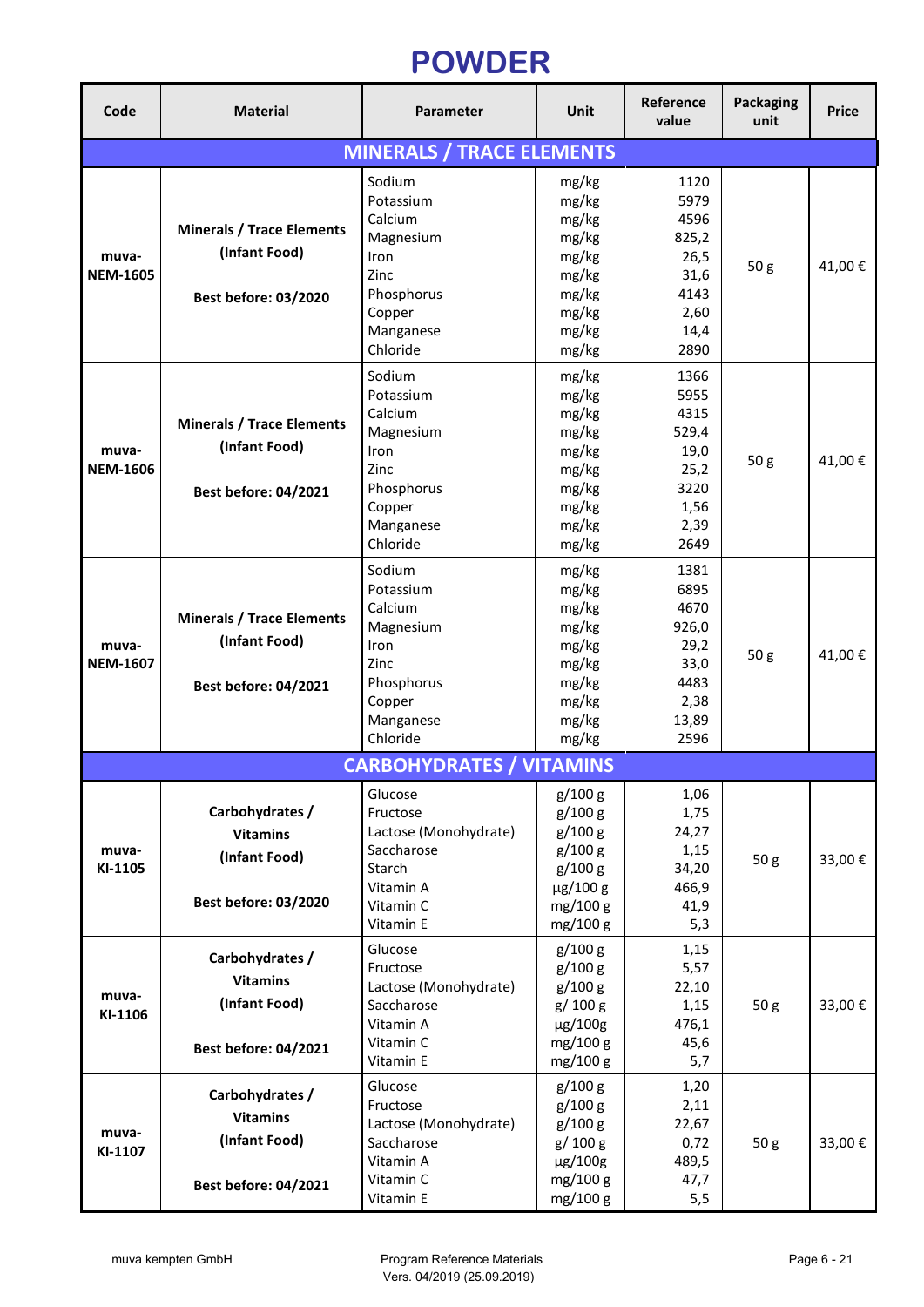# **POWDER**

| Code                            | <b>Material</b>                                                                                       | Parameter                                                                      |                                                                                                                                                                                                                                                                                                                                                                                                                                                 |        | <b>Unit</b>                                                                                                                                                                  |                                | Reference<br>value                                                                                                              | <b>Packaging</b><br>unit | <b>Price</b> |
|---------------------------------|-------------------------------------------------------------------------------------------------------|--------------------------------------------------------------------------------|-------------------------------------------------------------------------------------------------------------------------------------------------------------------------------------------------------------------------------------------------------------------------------------------------------------------------------------------------------------------------------------------------------------------------------------------------|--------|------------------------------------------------------------------------------------------------------------------------------------------------------------------------------|--------------------------------|---------------------------------------------------------------------------------------------------------------------------------|--------------------------|--------------|
| <b>SODIUM CASEINATE</b>         |                                                                                                       |                                                                                |                                                                                                                                                                                                                                                                                                                                                                                                                                                 |        |                                                                                                                                                                              |                                |                                                                                                                                 |                          |              |
| muva-<br>CA-0904                | <b>Sodium Caseinate</b><br><b>Best before: 02/2023</b>                                                | Fat<br>g/100g<br>Water<br>g/100g<br>Protein<br>g/100g<br>Lactose (monohydrate) |                                                                                                                                                                                                                                                                                                                                                                                                                                                 | g/100g |                                                                                                                                                                              | 0,58<br>5,62<br>91,08<br>0,023 | 80 <sub>g</sub>                                                                                                                 | 30,00€                   |              |
|                                 |                                                                                                       |                                                                                | Ash                                                                                                                                                                                                                                                                                                                                                                                                                                             |        | g/100g                                                                                                                                                                       |                                | 3,60                                                                                                                            |                          |              |
| muva-<br>CA-0906                | <b>Sodium Caseinate</b><br><b>Best before: 10/2025</b>                                                |                                                                                | Fat<br>Water<br>Protein<br>Lactose (monohydrate)<br>Ash                                                                                                                                                                                                                                                                                                                                                                                         |        | g/100g<br>g/100g<br>g/100g<br>g/100g<br>g/100g                                                                                                                               |                                | 0,82<br>5,79<br>90,97<br>0,044<br>3,65                                                                                          | 80 g                     | 30,00€       |
| <b>WHEY PROTEIN CONCENTRATE</b> |                                                                                                       |                                                                                |                                                                                                                                                                                                                                                                                                                                                                                                                                                 |        |                                                                                                                                                                              |                                |                                                                                                                                 |                          |              |
| muva-<br><b>MPK-0905</b>        | <b>Sodium Caseinate</b><br><b>Best before: 10/2025</b>                                                |                                                                                | Fat<br>Water<br>Protein<br>Lactose (monohydrate)<br>Ash                                                                                                                                                                                                                                                                                                                                                                                         |        | g/100g<br>g/100g<br>g/100g<br>g/100g<br>g/100g                                                                                                                               |                                | 4,90<br>3,66<br>65,76<br>19,07<br>4,05                                                                                          | 80 g                     | 30,00€       |
|                                 |                                                                                                       |                                                                                | <b>FATTY ACID COMPOSITION IN SPRAY DRIED WHOLE MILK POWDER</b>                                                                                                                                                                                                                                                                                                                                                                                  |        |                                                                                                                                                                              |                                |                                                                                                                                 |                          |              |
| Code                            | <b>Material</b>                                                                                       |                                                                                | <b>Parameter</b>                                                                                                                                                                                                                                                                                                                                                                                                                                |        | <b>Unit</b>                                                                                                                                                                  |                                | Reference<br>value                                                                                                              | <b>Packaging</b><br>unit | <b>Price</b> |
| muva-<br><b>FM-2105</b>         | <b>Fatty acid composition</b><br>(in spray dried whole<br>milk powder)<br><b>Best before: 05/2025</b> |                                                                                | Butyric acid (C4:0)<br>Caproic acid (C6:0)<br>Caprylic acid(C8:0)<br>Capric acid (C10:0)<br>Lauric acid(C12:0)<br>Myristic acid (C14:0)<br>Myristoleic acid(C14:1)<br>Palmetic acid (C16)<br>Palmitoleic acid (C16:1 cis)<br>Stearic acid(C18:0)<br>Oleic acid (C18:1 cis-9)<br>Elaidic acid (C18:1 total trans)<br>Linoleic acid (C18:2 all-cis-9,12)<br>C18:2 total trans<br>Linolenic acid (C18:3 all-cis-9,12,15)<br>Arachidic acid (C20:0) |        | g/100 g<br>g/100 g<br>g/100 g<br>g/100 g<br>g/100 g<br>g/100 g<br>g/100 g<br>g/100 g<br>g/100 g<br>g/100 g<br>g/100 g<br>g/100 g<br>g/100 g<br>g/100 g<br>g/100 g<br>g/100 g |                                | 3,53<br>2,26<br>1,33<br>3,04<br>3,52<br>11,52<br>1,01<br>29,60<br>1,50<br>9,64<br>19,36<br>2,55<br>1,59<br>0,84<br>0,68<br>0,14 | at least<br>40 ml        | 55,00€       |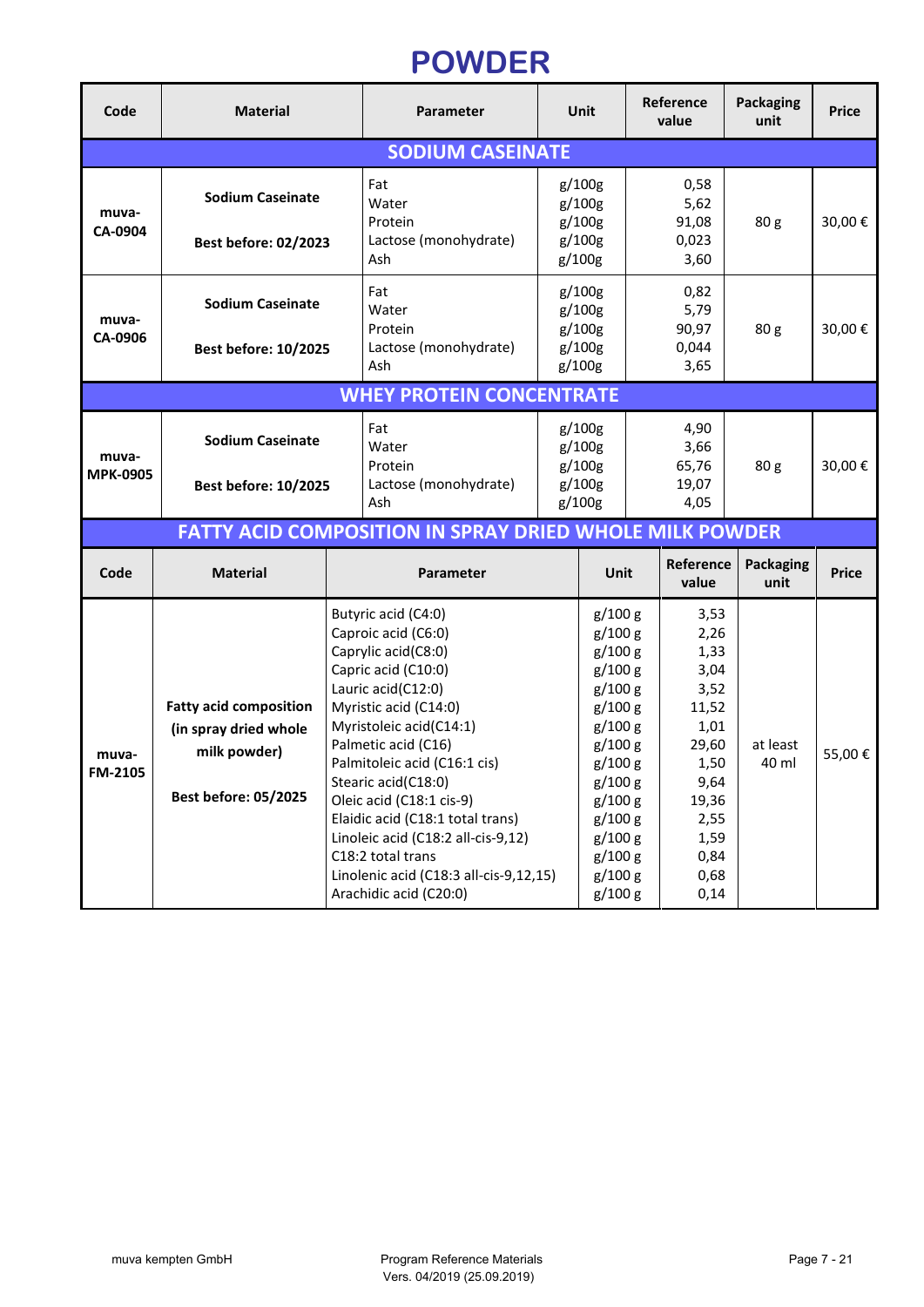### **MILK**

| Code                           | <b>Material</b>                                                             | <b>Parameter</b>                                                                                                                                 | Unit                                                | Reference<br>value                                           | <b>Packaging</b><br>unit | <b>Price</b> |  |  |
|--------------------------------|-----------------------------------------------------------------------------|--------------------------------------------------------------------------------------------------------------------------------------------------|-----------------------------------------------------|--------------------------------------------------------------|--------------------------|--------------|--|--|
| <b>UHT MILK</b>                |                                                                             |                                                                                                                                                  |                                                     |                                                              |                          |              |  |  |
| muva-<br>M-0142                | <b>UHT skimmed milk</b><br>(sterilized)<br><b>Best before: 01/2020</b>      | Fat<br>Dry matter<br>Protein<br>Lactose (monohydrate)<br>Freezing point<br>pH value<br>Calcium                                                   | g/100g<br>g/100g<br>g/100g<br>g/100g<br>°C<br>mg/kg | 0,073<br>9,26<br>3,519<br>4,829<br>$-0,5210$<br>6,58<br>1200 | 250 ml                   | 27,50€       |  |  |
| <b>NEW</b><br>muva-<br>M-0144  | <b>UHT milk</b><br>1,5 % Fat<br>(sterilized)<br><b>Best before: 05/2020</b> | Fat<br>Dry matter<br>Protein<br>Lactose (monohydrate)<br>Freezing point<br>Calcium                                                               | g/100g<br>g/100g<br>g/100g<br>g/100g<br>°C<br>mg/kg | 1,578<br>10,68<br>3,497<br>4,755<br>$-0,5184$<br>1224        | 250 ml                   | 27,50€       |  |  |
|                                |                                                                             | UHT MILK (LOW IN LACTOSE, LACTOSE FREE)                                                                                                          |                                                     |                                                              |                          |              |  |  |
| <b>NEW</b><br>muva-<br>ML-2312 | <b>UHT-Milk</b><br>(low in lactose)<br><b>Best before: 07/2020</b>          | Lactose (monohydrate):<br>$\bullet$ via HPLC<br>via enzym. (Gal.)<br>$\bullet$ via enzym. (Glc.)<br>Galactose enzym.<br>Glucose enzym.           | g/100g<br>g/100g<br>g/100g<br>g/100g<br>g/100g      | 0,217<br>0,402<br>0,312<br>2,17<br>2,29                      | 100 ml                   | 25,00€       |  |  |
| <b>NEW</b><br>muva-<br>ML-2313 | <b>UHT-Milk</b><br>(lactose-free, frozen)<br><b>Best before: 07/2020</b>    | Lactose (monohydrate):<br>$\bullet$ via HPLC<br>$\bullet$ via enzym. (Gal.)<br>$\bullet$ via enzym. (Glc.)<br>Galactose enzym.<br>Glucose enzym. | g/100g<br>g/100g<br>g/100g<br>g/100g<br>g/100g      | 0,007<br>0,033<br>0,025<br>2,38<br>2,41                      | at least<br>40 ml        | 25,00€       |  |  |
|                                |                                                                             | <b>AFLATOXIN M1 AND QAC IN UHT-MILK</b>                                                                                                          |                                                     |                                                              |                          |              |  |  |
| muva-<br>MA-2405               | <b>UHT-Milk</b><br>(frozen)<br><b>Best before: 02/2020</b>                  | Aflatoxin M1<br>BAC-C12<br>BAC-C14                                                                                                               | $\mu$ g/kg<br>mg/kg<br>mg/kg                        | 0,025<br>0,106<br>0,046                                      | 40 ml                    | 27,00€       |  |  |
| muva-<br>MA-2406               | <b>UHT-Milk</b><br>(frozen)<br><b>Best before: 02/2020</b>                  | Aflatoxin M1<br>BAC-C12<br>BAC-C14                                                                                                               | $\mu$ g/kg<br>mg/kg<br>mg/kg                        | 0,010<br>0,033<br>0,015                                      | 40 ml                    | 27,00€       |  |  |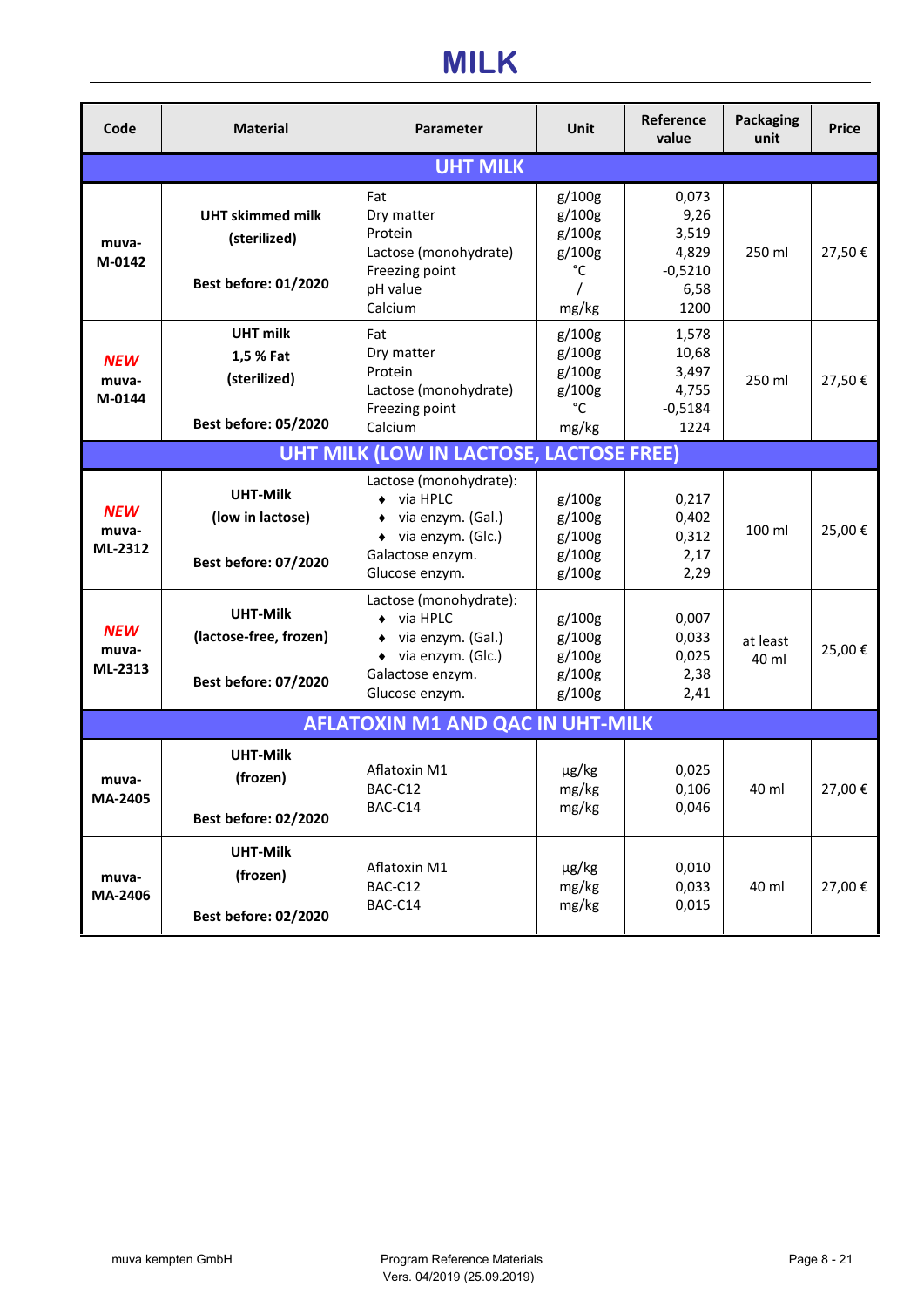## **MILK**

| Code                    | <b>Material</b>                                                                                |  | <b>Parameter</b>                                                                                                                                                                                                                                                                                                                                                                                                                                |  | <b>Unit</b>                                                                                                                                                                  |  | Reference<br>value                                                                                                              | <b>Packaging</b><br>unit | <b>Price</b> |
|-------------------------|------------------------------------------------------------------------------------------------|--|-------------------------------------------------------------------------------------------------------------------------------------------------------------------------------------------------------------------------------------------------------------------------------------------------------------------------------------------------------------------------------------------------------------------------------------------------|--|------------------------------------------------------------------------------------------------------------------------------------------------------------------------------|--|---------------------------------------------------------------------------------------------------------------------------------|--------------------------|--------------|
|                         |                                                                                                |  | <b>RAW MILK (SHOCK FROZEN)</b>                                                                                                                                                                                                                                                                                                                                                                                                                  |  |                                                                                                                                                                              |  |                                                                                                                                 |                          |              |
| muva-<br>RO-0749        | Raw milk (shock frozen)<br><b>Best before: 06/2020</b>                                         |  | Fat<br>Dry matter<br>Protein<br>Lactose (monohydrate)<br>Freezing point<br>pH Value<br>Casein                                                                                                                                                                                                                                                                                                                                                   |  | g/100g<br>g/100g<br>g/100g<br>g/100g<br>°C<br>g/100g                                                                                                                         |  | 2,986<br>12,27<br>3,694<br>4,854<br>$-0,5195$<br>6,69<br>2,934                                                                  | at least<br>40 ml        | 24,75€       |
| muva-<br><b>RO-0751</b> | Raw milk (shock frozen)<br><b>Best before: 07/2021</b>                                         |  | Fat<br>Dry matter<br>Protein<br>Freezing point<br>pH Value<br>Urea                                                                                                                                                                                                                                                                                                                                                                              |  | g/100g<br>g/100g<br>g/100g<br>°C<br>mg/l                                                                                                                                     |  | 2,878<br>11,97<br>3,489<br>$-0,5215$<br>6,69<br>299,1                                                                           | at least<br>40 ml        | 24,75€       |
| muva-<br><b>RO-0752</b> | Raw milk (shock frozen)<br><b>Best before: 11/2021</b>                                         |  | Fat<br>Dry matter<br>Protein<br>Lactose (monohydrate)<br>Freezing point<br>pH Value<br>Casein                                                                                                                                                                                                                                                                                                                                                   |  | g/100g<br>g/100g<br>g/100g<br>g/100g<br>$^{\circ}$ C<br>mg/l                                                                                                                 |  | 4,608<br>13,69<br>3,625<br>4,741<br>$-0,5217$<br>6,71<br>2,873                                                                  | at least<br>40 ml        | 24,75€       |
| muva-<br><b>RO-0753</b> | Raw milk (shock frozen)<br><b>Best before: 11/2021</b>                                         |  | Fat<br>Dry matter<br>Protein<br>Lactose (monohydrate)<br>Freezing point<br>pH Value<br>Casein                                                                                                                                                                                                                                                                                                                                                   |  | g/100g<br>g/100g<br>g/100g<br>g/100g<br>°C<br>mg/l                                                                                                                           |  | 1,905<br>11,36<br>3,927<br>4,811<br>$-0,5213$<br>6,72<br>3,108                                                                  | at least<br>40 ml        | 24,75€       |
|                         |                                                                                                |  | <b>FATTY ACID COMPOSITION IN RAW MILK (SHOCK FROZEN)</b>                                                                                                                                                                                                                                                                                                                                                                                        |  |                                                                                                                                                                              |  |                                                                                                                                 |                          |              |
| Code                    | <b>Material</b>                                                                                |  | Parameter                                                                                                                                                                                                                                                                                                                                                                                                                                       |  | Unit                                                                                                                                                                         |  | Reference<br>value                                                                                                              | <b>Packaging</b><br>unit | Price        |
| muva-<br>FM-2104        | <b>Fatty acid composition</b><br>(in raw milk,<br>shock frozen)<br><b>Best before: 06/2020</b> |  | Butyric acid (C4:0)<br>Caproic acid (C6:0)<br>Caprylic acid(C8:0)<br>Capric acid (C10:0)<br>Lauric acid(C12:0)<br>Myristic acid (C14:0)<br>Myristoleic acid(C14:1)<br>Palmetic acid (C16)<br>Palmitoleic acid (C16:1 cis)<br>Stearic acid(C18:0)<br>Oleic acid (C18:1 cis-9)<br>Elaidic acid (C18:1 total trans)<br>Linoleic acid (C18:2 all-cis-9,12)<br>C18:2 total trans<br>Linolenic acid (C18:3 all-cis-9,12,15)<br>Arachidic acid (C20:0) |  | g/100 g<br>g/100 g<br>g/100 g<br>g/100 g<br>g/100 g<br>g/100 g<br>g/100 g<br>g/100 g<br>g/100 g<br>g/100 g<br>g/100 g<br>g/100 g<br>g/100 g<br>g/100 g<br>g/100 g<br>g/100 g |  | 3,47<br>2,20<br>1,37<br>3,05<br>3,63<br>12,17<br>1,14<br>30,74<br>1,59<br>9,08<br>18,89<br>2,73<br>1,23<br>1,02<br>0,43<br>0,14 | at least<br>40 ml        | 55,00€       |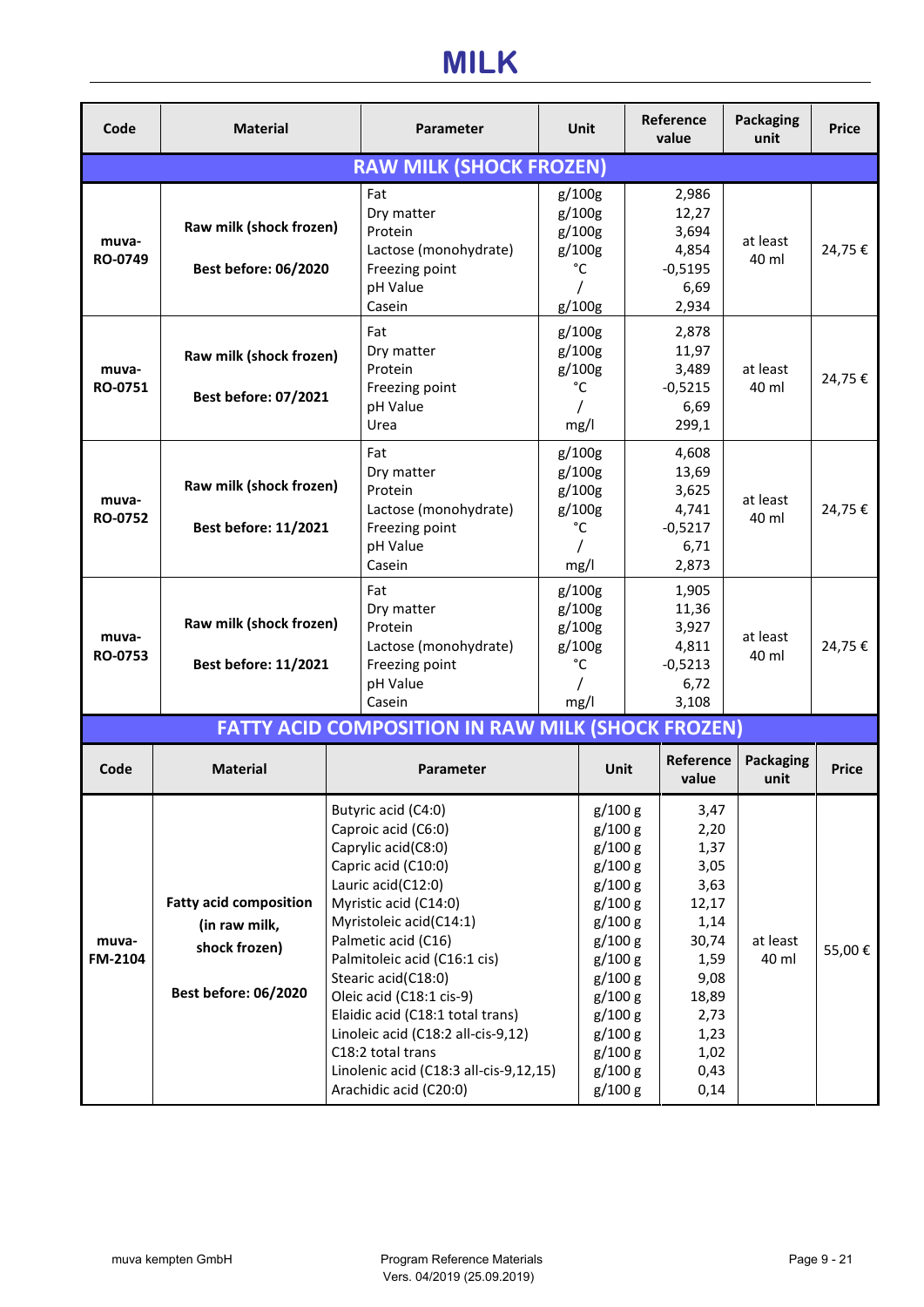# **DAIRY PRODUCTS**

| Code                           | <b>Material</b>                                                  | <b>Parameter</b>                                        | <b>Unit</b>                                   | Reference<br>value                      | <b>Packaging</b><br>unit | <b>Price</b> |  |  |
|--------------------------------|------------------------------------------------------------------|---------------------------------------------------------|-----------------------------------------------|-----------------------------------------|--------------------------|--------------|--|--|
| <b>EVAPORATED MILK</b>         |                                                                  |                                                         |                                               |                                         |                          |              |  |  |
| muva-<br>KM-0513               | <b>Evaporated Milk</b><br>8 % fat<br><b>Best before: 02/2020</b> | Fat<br>Dry matter<br>Protein<br>Ash<br>Phosphorus       | g/100g<br>g/100g<br>g/100g<br>g/100g<br>mg/kg | 8,12<br>26,04<br>6,22<br>1,33<br>1764   | 170 g                    | 27,00€       |  |  |
| muva-<br>KM-0515               | <b>Evaporated Milk</b><br>4 % fat<br><b>Best before: 03/2021</b> | Fat<br>Dry matter<br>Protein<br>Ash<br>Phosphorus       | g/100g<br>g/100g<br>g/100g<br>g/100g<br>mg/kg | 4,08<br>24,30<br>7,06<br>1,52<br>2038   | 400 g                    | 27,00€       |  |  |
| <b>NEW</b><br>muva-<br>KM-0516 | <b>Coffee Cream</b><br>10 % fat<br><b>Best before: 03/2021</b>   | Fat<br>Dry matter<br>Protein<br>Ash<br>Phosphorus       | g/100g<br>g/100g<br>g/100g<br>g/100g<br>mg/kg | 10,10<br>18,47<br>3,20<br>0,67<br>841,2 | 100 ml                   | 27,00€       |  |  |
| <b>NEW</b><br>muva-<br>KM-0517 | <b>Evaporated Milk</b><br>8 % fat<br><b>Best before: 03/2022</b> | Fat<br>Dry matter<br>Protein<br>Ash<br>Phosphorus       | g/100g<br>g/100g<br>g/100g<br>g/100g<br>mg/kg | 8,12<br>25,88<br>6,12<br>1,30<br>1644   | 170g                     | 27,00€       |  |  |
|                                |                                                                  | <b>CREAM</b>                                            |                                               |                                         |                          |              |  |  |
| muva-<br>R-0437                | <b>UHT-Cream</b><br>30 % fat<br><b>Best before: 01/2020</b>      | Fat<br>Dry matter<br>Protein                            | g/100g<br>g/100g<br>g/100g                    | 30,21<br>36,83<br>2,38                  | 100 ml                   | 24,00€       |  |  |
|                                |                                                                  | <b>YOGHURT</b>                                          |                                               |                                         |                          |              |  |  |
| <b>NEW</b><br>muva-<br>YO-1423 | Yoghurt<br>1,8% fat<br><b>Best before: 11/2020</b>               | Fat<br>Dry matter<br>Protein<br>Lactic acid<br>pH value | g/100g<br>g/100g<br>g/100g<br>mg/100g         | 1,91<br>14,19<br>4,83<br>1023<br>4,30   | 500 <sub>g</sub>         | 27,00€       |  |  |
| <b>NEW</b><br>muva-<br>YO-1424 | Yoghurt<br>3,8% fat<br><b>Best before: 11/2020</b>               | Fat<br>Dry matter<br>Protein<br>Lactic acid<br>pH value | g/100g<br>g/100g<br>g/100g<br>mg/100g<br>Τ    | 3,87<br>15,41<br>4,67<br>1255<br>4,03   | 500 g                    | 27,00€       |  |  |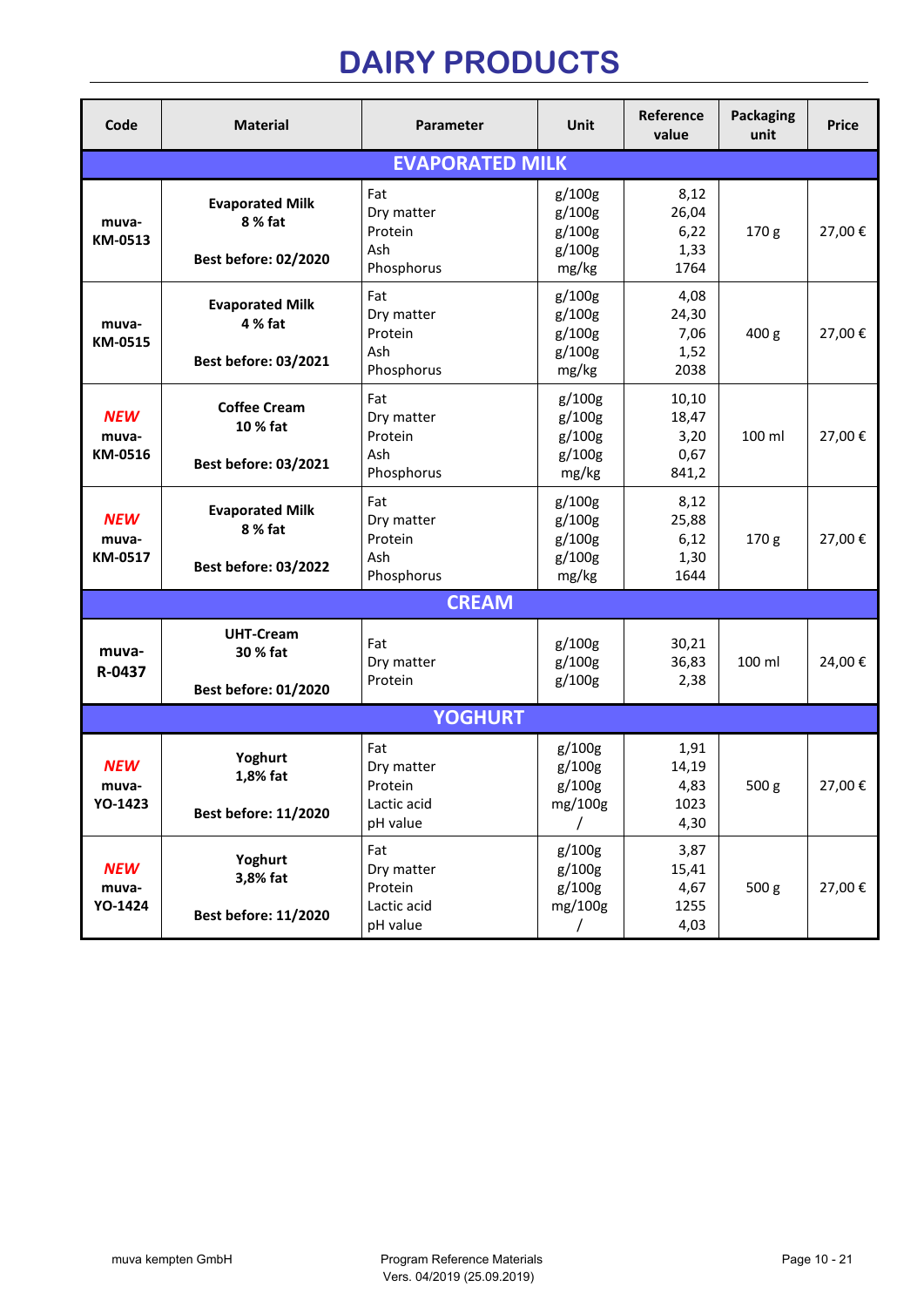# **DAIRY PRODUCTS**

| Code                    | <b>Material</b>                                                     | <b>Parameter</b>                                                                                                                                                          | <b>Unit</b>                                                                             | Reference<br>value                                                           | <b>Packaging</b><br>unit | <b>Price</b> |  |  |  |
|-------------------------|---------------------------------------------------------------------|---------------------------------------------------------------------------------------------------------------------------------------------------------------------------|-----------------------------------------------------------------------------------------|------------------------------------------------------------------------------|--------------------------|--------------|--|--|--|
|                         |                                                                     | <b>CREAM CHEESE</b>                                                                                                                                                       |                                                                                         |                                                                              |                          |              |  |  |  |
| muva-<br><b>FK-1226</b> | <b>Cream Cheese</b><br>60 % f.i.d.m.<br><b>Best before: 06/2020</b> | Fat<br>Dry matter<br>Protein<br>Lactose (monohydrate)<br>Chloride<br>Sodium chloride (via Cl)<br>pH value<br>Lactic acid                                                  | g/100g<br>g/100g<br>g/100g<br>g/100g<br>mg/100g<br>g/100g<br>mg /100g                   | 21,85<br>32,63<br>5,84<br>3,09<br>471<br>0,78<br>4,70<br>459,2               | 200 <sub>g</sub>         | 28,00€       |  |  |  |
| muva-<br><b>FK-1227</b> | <b>Cream Cheese</b><br>50 % f.i.d.m.<br><b>Best before: 01/2021</b> | Fat<br>Dry matter<br>Protein<br>Lactose (monohydrate)<br>Chloride<br>Sodium chloride (via Cl)<br>pH value<br>Lactic acid                                                  | g/100g<br>g/100g<br>g/100g<br>g/100g<br>mg/100g<br>g/100g<br>mg /100g                   | 13,57<br>26,26<br>7,34<br>2,71<br>448<br>0,74<br>4,58<br>548,5               | 200 <sub>g</sub>         | 28,00€       |  |  |  |
| <b>BUTTER</b>           |                                                                     |                                                                                                                                                                           |                                                                                         |                                                                              |                          |              |  |  |  |
| muva-<br><b>BU-1311</b> | <b>Mild Acid Butter</b><br><b>Best before: 12/2019</b>              | Solids non-fat<br>Water<br>pH Value<br>Cholesterol<br>Butyric acid methyl ester<br>Milk fat                                                                               | g/100g<br>g/100g<br>mg/kg<br>g/100g<br>g/100g                                           | 1,59<br>15,41<br>6,03<br>2334<br>3,83<br>82,22                               | 250 <sub>g</sub>         | 29,00€       |  |  |  |
| muva-<br><b>BU-1312</b> | <b>Sweet Cream Butter</b><br><b>Best before: 12/2019</b>            | Solids non-fat<br>Water<br>pH Value<br>Cholesterol<br>Butyric acid methyl ester<br>Milk fat                                                                               | g/100g<br>g/100g<br>mg/kg<br>g/100g<br>g/100g                                           | 1,61<br>15,86<br>6,74<br>2337<br>3,73<br>82,58                               | 250 <sub>g</sub>         | 29,00€       |  |  |  |
| muva-<br><b>BU-1313</b> | <b>Sweet Cream Butter,</b><br>salted<br><b>Best before: 11/2020</b> | Solids non-fat<br>Water<br>pH Value<br>Cholesterol<br>Chloride<br>Sodium chloride (via Cl)<br>Sodium<br>Sodium chloride (via Na)<br>Butyric acid methyl ester<br>Milk fat | g/100g<br>g/100g<br>mg/kg<br>mg/100g<br>g/100g<br>mg/100g<br>g/100g<br>g/100g<br>g/100g | 2,61<br>15,77<br>6,48<br>2317<br>803<br>1,32<br>508<br>1,29<br>3,71<br>81,53 | 250 <sub>g</sub>         | 29,00€       |  |  |  |
| muva-<br><b>BU-1314</b> | <b>Sweet Cream Butter,</b><br>salted<br><b>Best before: 12/2022</b> | Solids non-fat<br>Water<br>pH Value<br>Cholesterol<br>Chloride<br>Sodium chloride (via Cl)<br>Butyric acid methyl ester                                                   | g/100g<br>g/100g<br>mg/kg<br>mg/100g<br>g/100g<br>g/100g                                | 2,76<br>16,26<br>6,50<br>2276<br>823<br>1,36<br>3,86                         | 250 <sub>g</sub>         | 29,00€       |  |  |  |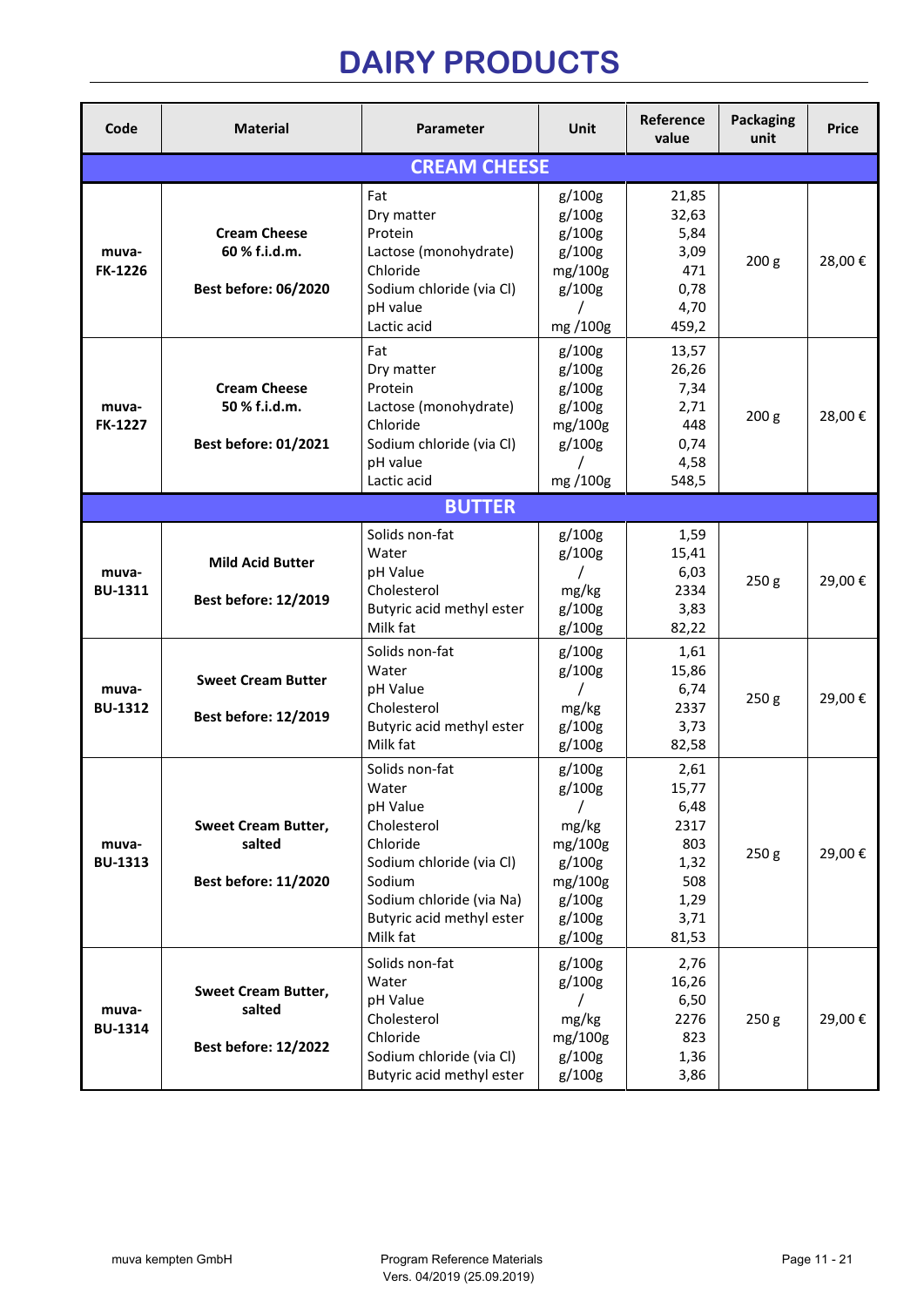## **CHEESE**

| Code                    | <b>Material</b>                                                                           | Parameter                                                                                                                                                                                        | <b>Unit</b>                                                                                                   | Reference<br>value                                                                             | <b>Packaging</b><br>unit | Price  |
|-------------------------|-------------------------------------------------------------------------------------------|--------------------------------------------------------------------------------------------------------------------------------------------------------------------------------------------------|---------------------------------------------------------------------------------------------------------------|------------------------------------------------------------------------------------------------|--------------------------|--------|
|                         |                                                                                           | <b>PROCESSED CHEESE</b>                                                                                                                                                                          |                                                                                                               |                                                                                                |                          |        |
| muva-<br><b>SK-0315</b> | <b>Processed cheese</b><br>45 % f.i.d.m.<br><b>Best before:</b><br>4 weeks after shipment | Fat<br>Dry matter<br>Protein<br>Lactose (monohydrate)<br>Ash<br>pH Value<br>Citric Acid<br>Chloride<br>Sodium chloride (via Cl)<br>Sodium<br>Sodium chloride (via Na)                            | g/100g<br>g/100g<br>g/100g<br>g/100g<br>g/100g<br>mg/100g<br>mg/100g<br>g/100g<br>mg/100g<br>g/100g           | 19,43<br>42,30<br>15,97<br>1,29<br>4,34<br>5,78<br>83,5<br>620<br>1,02<br>1068<br>2,71         | 250 <sub>g</sub>         | 35,50€ |
| muva-<br>SK-0316        | <b>Processed cheese</b><br>55 % f.i.d.m.<br><b>Best before:</b><br>4 weeks after shipment | Fat<br>Dry matter<br>Protein<br>Lactose (monohydrate)<br>Ash<br>pH value<br><b>Total Phosphorus</b><br>Citric Acid<br>Chloride<br>Sodium chloride (via Cl)<br>Sodium<br>Sodium chloride (via Na) | g/100g<br>g/100g<br>g/100g<br>g/100g<br>g/100g<br>g/100g<br>mg/100g<br>mg/100g<br>g/100g<br>mg/100g<br>g/100g | 25,34<br>43,38<br>10,41<br>3,54<br>3,18<br>5,73<br>0,73<br>159,3<br>372<br>0,61<br>751<br>1,91 | 250 g                    | 35,50€ |
| muva-<br><b>SK-0318</b> | <b>Processed cheese</b><br>40 % f.i.d.m.<br><b>Best before:</b><br>4 weeks after shipment | Fat<br>Dry matter<br>Protein<br>Lactose (monohydrate)<br>Ash<br>pH value<br>Total phosphorus<br>Citric Acid<br>Chloride<br>Sodium chloride (via Cl)<br>Sodium<br>Sodium chloride (via Na)        | g/100g<br>g/100g<br>g/100g<br>g/100g<br>g/100g<br>g/100g<br>mg/100g<br>mg/100g<br>g/100g<br>mg/100g<br>g/100g | 18,94<br>43,18<br>17,86<br>0,53<br>4,39<br>5,68<br>0,85<br>87,7<br>694<br>1,14<br>1026<br>2,61 | 250 <sub>g</sub>         | 35,50€ |
| muva-<br>SK-0319        | <b>Processed cheese</b><br>45 % f.i.d.m.<br><b>Best before:</b><br>4 weeks after shipment | Fat<br>Dry matter<br>Protein<br>Lactose (monohydrate)<br>Ash<br>pH value<br>Citric Acid<br>Chloride<br>Sodium chloride (via Cl)<br>Sodium<br>Sodium chloride (via Na)                            | g/100g<br>g/100g<br>g/100g<br>g/100g<br>g/100g<br>mg/100g<br>mg/100g<br>g/100g<br>mg/100g<br>g/100g           | 20,21<br>42,11<br>14,92<br>2,05<br>3,89<br>5,92<br>100,6<br>559<br>0,92<br>926<br>2,35         | 250 g                    | 35,50€ |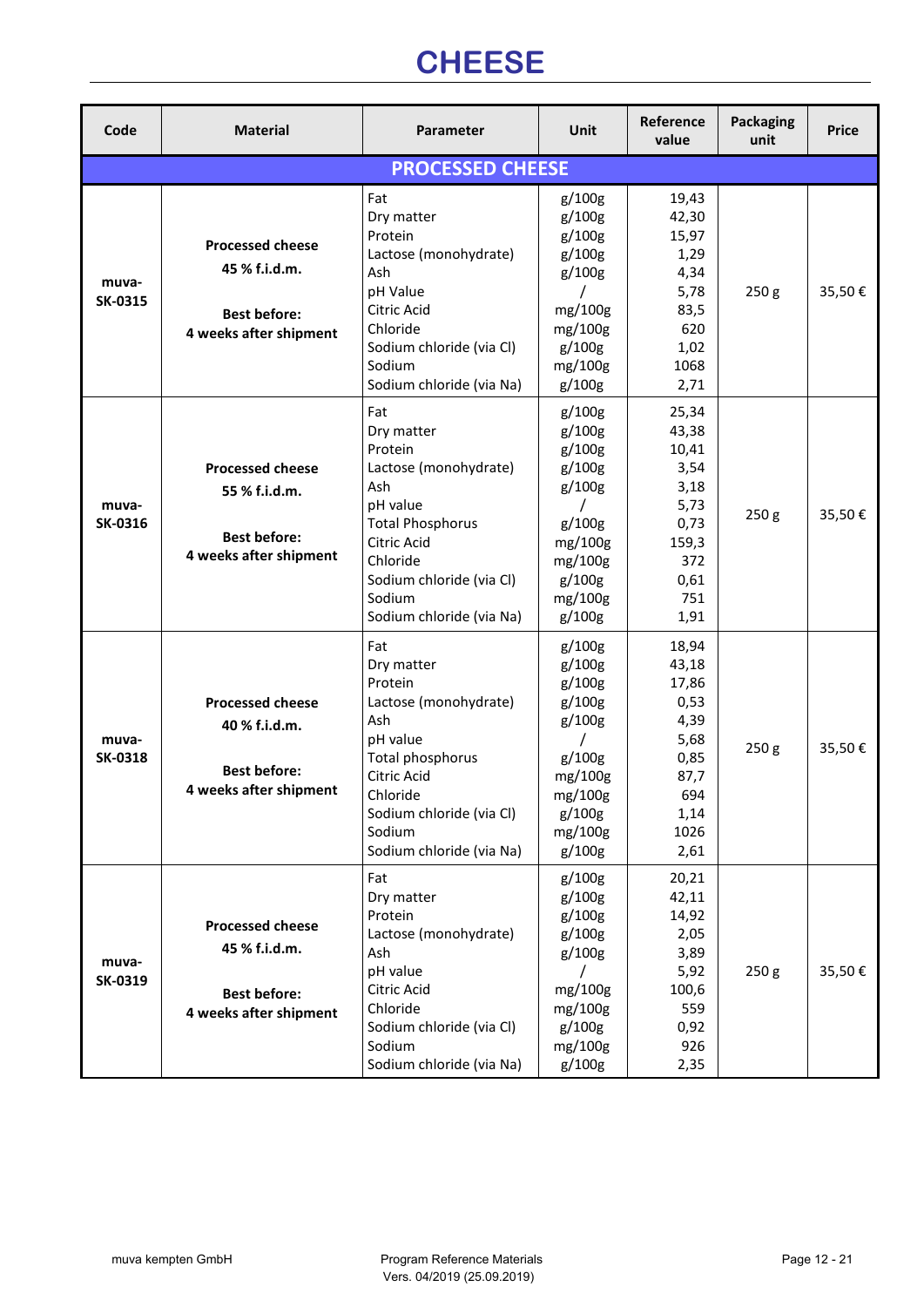## **CHEESE**

| Code                                  | <b>Material</b>                                                                               | Parameter                                                                        | <b>Unit</b>                                     | Reference<br>value                             | Packaging<br>unit | <b>Price</b> |
|---------------------------------------|-----------------------------------------------------------------------------------------------|----------------------------------------------------------------------------------|-------------------------------------------------|------------------------------------------------|-------------------|--------------|
|                                       |                                                                                               | <b>HARD CHEESE</b>                                                               |                                                 |                                                |                   |              |
| muva-<br><b>HA-1512</b>               | <b>Hard cheese</b><br>(type Emmental Cheese)<br><b>Best before:</b><br>4 weeks after shipment | Fat<br>Dry matter<br>Protein<br>Chloride<br>Sodium chloride (via Cl)<br>pH Value | g/100g<br>g/100g<br>g/100g<br>mg/100g<br>g/100g | 29,58<br>63,88<br>29,65<br>331<br>0,55<br>5,53 | 100 <sub>g</sub>  | 30,00€       |
| <b>NEW</b><br>muva-<br><b>HA-1513</b> | <b>Hard cheese</b><br>(type Emmental Cheese)<br><b>Best before:</b><br>4 weeks after shipment | Fat<br>Dry matter<br>Protein<br>Chloride<br>Sodium chloride (via Cl)<br>pH Value | g/100g<br>g/100g<br>g/100g<br>mg/100g<br>g/100g | 27,20<br>60,95<br>27,50<br>498<br>0,82<br>5,59 | 100 <sub>g</sub>  | 30,00€       |
|                                       |                                                                                               | <b>ALKALINE PHOSPHATASE IN HARD CHEESE</b>                                       |                                                 |                                                |                   |              |
| muva-<br><b>HAP-2501</b>              | <b>Hard cheese</b><br>(freeze dried)<br><b>Best before: 12/2019</b>                           | Alkaline phophatase<br>activity                                                  | mU/g                                            | 1540                                           | ca. 4 g           | 25,00€       |
| muya-<br><b>HAP-2502</b>              | Hard cheese<br>(freeze dried)<br><b>Best before: 12/2019</b>                                  | Alkaline phophatase<br>activity                                                  | mU/g                                            | 928                                            | ca. $4g$          | 25,00€       |
| muva-<br><b>HAP-2504</b>              | <b>Hard cheese</b><br>(freeze dried)<br><b>Best before: 02/2022</b>                           | Alkaline phophatase<br>activity                                                  | mU/g                                            | 636                                            | ca. $4g$          | 25,00€       |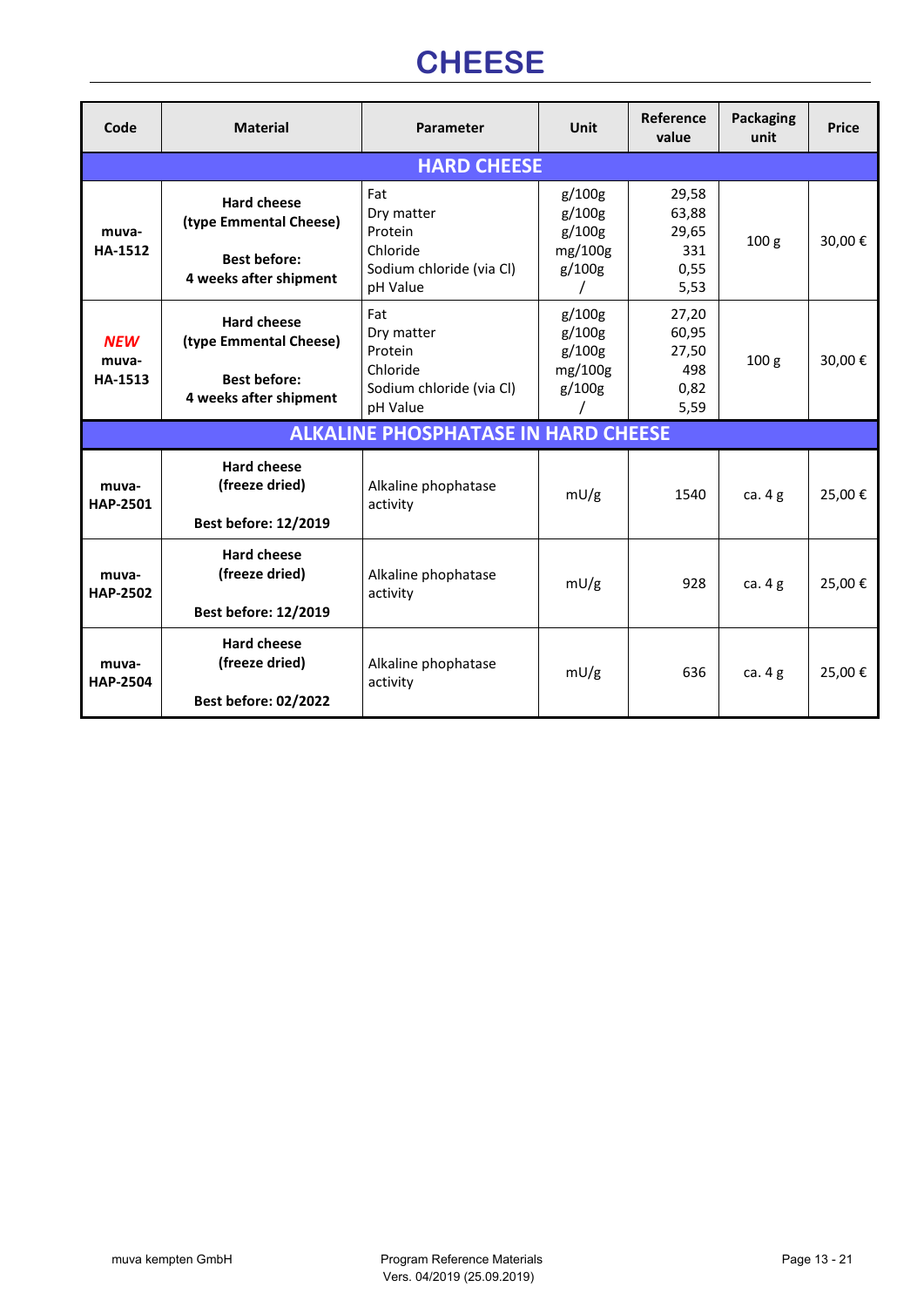# **OTHER EDIBLES**

| Code                                               | <b>Material</b>                                                                                              | Parameter                                                                                                                                                                                         | Unit                                                                                                                                       | Reference<br>value                                                                                                  | <b>Packaging</b><br>unit  | <b>Price</b>     |  |  |  |
|----------------------------------------------------|--------------------------------------------------------------------------------------------------------------|---------------------------------------------------------------------------------------------------------------------------------------------------------------------------------------------------|--------------------------------------------------------------------------------------------------------------------------------------------|---------------------------------------------------------------------------------------------------------------------|---------------------------|------------------|--|--|--|
|                                                    |                                                                                                              | <b>CHOCOLATE</b>                                                                                                                                                                                  |                                                                                                                                            |                                                                                                                     |                           |                  |  |  |  |
| muva-<br>S-0816                                    | <b>Nut-Nougat-Cream</b><br><b>Best before: 02/2021</b>                                                       | Fat<br>Dry matter<br>Protein<br>Lactose (monohydrate)<br>Saccharose<br>Theobromine                                                                                                                | g/100g<br>g/100g<br>g/100g<br>g/100g<br>g/100g<br>mg/kg                                                                                    | 31,02<br>99,38<br>6,95<br>4,09<br>49,83<br>1877                                                                     | 100 <sub>g</sub>          | 31,00€           |  |  |  |
| <b>NEW</b><br>muva-<br>S-0818                      | <b>Whole Milk Chocolate</b><br><b>Best before: 03/2023</b>                                                   | Fat<br>Milk fat<br>Dry matter<br>Protein<br>Lactose (monohydrate)<br>Saccharose<br>Theobromine                                                                                                    | g/100g<br>g/100g<br>g/100g<br>g/100g<br>g/100g<br>g/100g<br>mg/kg                                                                          | 35,67<br>6,20<br>99,45<br>8,44<br>9,95<br>39,63<br>955                                                              | ca. 100 g                 | 31,00 €          |  |  |  |
| <b>TINNED SAUSAGE</b>                              |                                                                                                              |                                                                                                                                                                                                   |                                                                                                                                            |                                                                                                                     |                           |                  |  |  |  |
| muva-<br><b>BR-1003</b><br>muva-<br><b>BR-1004</b> | <b>Tinned Sausage</b><br>(Liver Sausage)<br><b>Best before: 12/2019</b><br><b>Tinned Sausage</b><br>(Lyoner) | Fat<br>Water<br>Protein<br>Chloride<br>Sodium chloride (via Cl)<br>Ash<br>Hydroxyproline<br>Nitrate<br><b>Total Phosphorus</b><br>Fat<br>Water<br>Protein<br>Chloride<br>Sodium chloride (via Cl) | g/100g<br>g/100g<br>g/100g<br>mg/100g<br>g/100g<br>g/100g<br>g/100g<br>mg/kg<br>mg/100g<br>g/100g<br>g/100g<br>g/100g<br>mg/100g<br>g/100g | 29,72<br>54,42<br>12,10<br>1273<br>2,10<br>2,59<br>0,28<br>70,9<br>285,1<br>25,53<br>58,56<br>12,51<br>1277<br>2,10 | 125 <sub>g</sub><br>125 g | 36,00€<br>36,00€ |  |  |  |
|                                                    | <b>Best before: 12/2019</b>                                                                                  | Ash<br>Hydroxyproline<br>Nitrate<br><b>Total Phosphorus</b>                                                                                                                                       | g/100g<br>g/100g<br>mg/kg<br>mg/100g                                                                                                       | 3,00<br>0,19<br>27,6<br>388,8                                                                                       |                           |                  |  |  |  |
|                                                    |                                                                                                              | <b>FRUIT JUICE</b>                                                                                                                                                                                |                                                                                                                                            |                                                                                                                     |                           |                  |  |  |  |
| muva-<br>FS-1917                                   | <b>Apple Juice</b><br><b>Best before: 05/2020</b>                                                            | Glucose<br>Fructose<br>Titratable acid<br>pH Value<br>Ethanol<br>Patulin<br>Soluble solids                                                                                                        | g/ <br>g/<br>mmol H <sup>+</sup> /l<br>mg/l<br>$\mu$ g/l<br>°Brix                                                                          | 23,77<br>66,55<br>75,71<br>3,57<br>214,7<br>23,8<br>11,79                                                           | ca. 150 ml                | 30,00€           |  |  |  |
| <b>NEW</b><br>muva-<br>FS-1918                     | <b>Grape Juice</b><br><b>Best before: 10/2021</b>                                                            | Glucose<br>Fructose<br>Titratable acid<br>pH Value<br>Soluble solids                                                                                                                              | g/ <br>g/ <br>mmol $H^*/I$<br><b>°Brix</b>                                                                                                 | 77,38<br>82,47<br>86,06<br>3,45<br>17,06                                                                            | ca. 200 ml                | 30,00€           |  |  |  |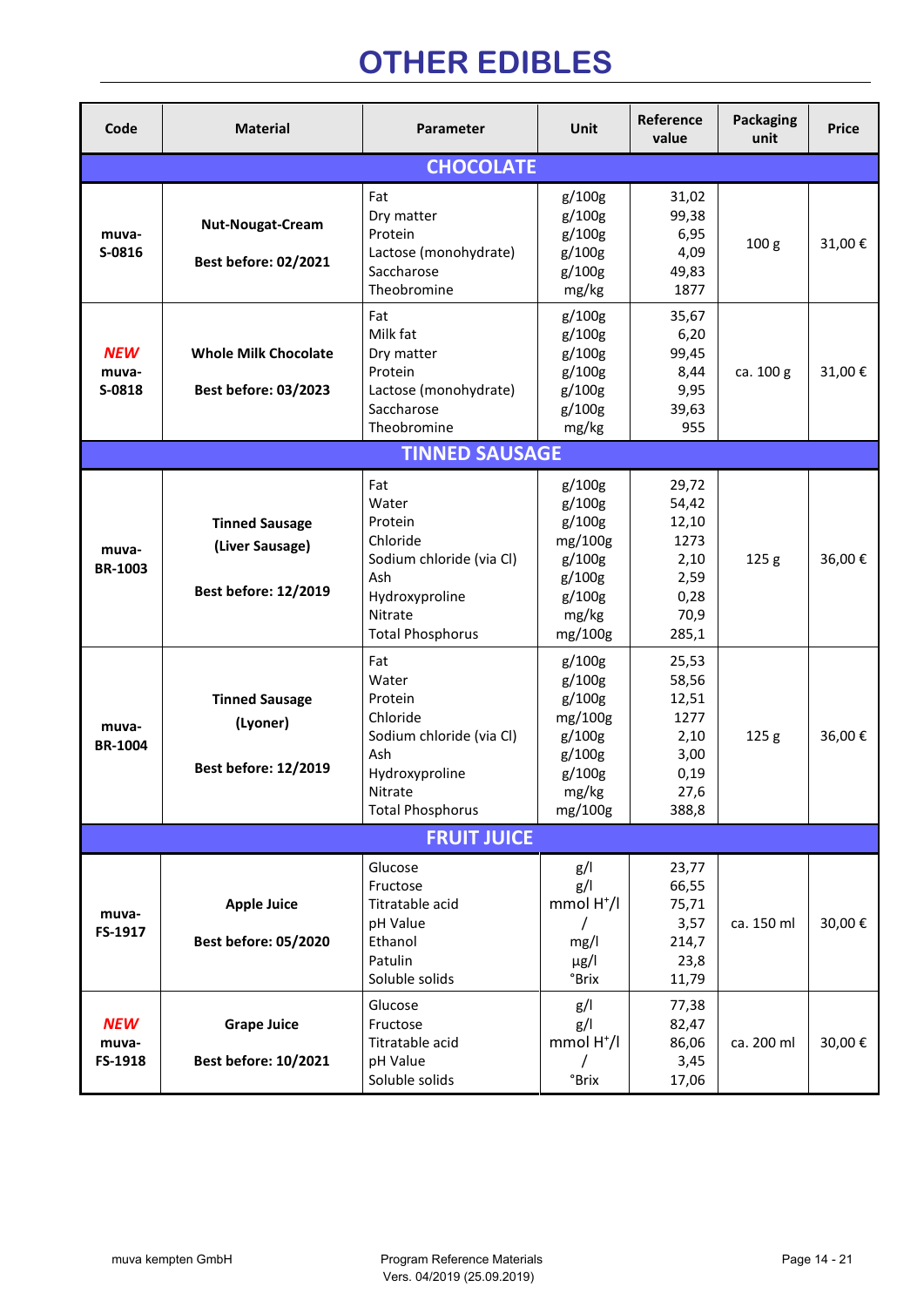# **MICROBIOLOGY**

| Code                                   | <b>Matrix</b>                                                               | Parameter*                                         | <b>Unit</b>            | Content              | <b>Price</b> |  |  |  |  |
|----------------------------------------|-----------------------------------------------------------------------------|----------------------------------------------------|------------------------|----------------------|--------------|--|--|--|--|
| <b>MESOPHILIC BACTERIAL COUNT</b>      |                                                                             |                                                    |                        |                      |              |  |  |  |  |
| muva-<br><b>MBK-1719</b>               | <b>Curd Powder</b><br><b>Best before: 06/2020</b>                           | Mesophilic, aeorbic<br>bacterial count             | log cfu/g              | 2,94                 | 23,00€       |  |  |  |  |
| muva-<br><b>MBK-1720</b>               | Hard Cheese,<br>freeze-dried<br><b>Best before: 06/2020</b>                 | Mesophilic, aeorbic<br>bacterial count             | log ctu/g              | 7,32                 | 23,00€       |  |  |  |  |
| <b>NEW</b><br>muva-<br><b>MBK-1721</b> | Hard Cheese,<br>freeze-dried<br><b>Best before: 04/2022</b>                 | Mesophilic, aeorbic<br>bacterial count             |                        | 6,55                 | 23,00€       |  |  |  |  |
| muva-<br>GKZ-1707                      | Milk, frozen<br><b>Total bacterial count</b><br><b>Best before: 01/2020</b> |                                                    | log ctu/g              | 5,09                 | 30,00        |  |  |  |  |
| muva-<br>GKZ-1708                      | Milk, frozen<br><b>Best before: 01/2020</b>                                 | <b>Total bacterial count</b>                       | log cfu/g              | 6,03                 | 30,00        |  |  |  |  |
| <b>YEASTS / GEOTRICHUM</b>             |                                                                             |                                                    |                        |                      |              |  |  |  |  |
| muva-<br><b>MBH-1725</b>               | <b>UHT skimmed Milk</b><br><b>Best before: 02/2020</b>                      | Saccharomyces<br>cerevisiae                        | log cfu/g              | 3,75                 | 23,00        |  |  |  |  |
| muva-<br><b>MBH-1726</b>               | <b>UHT skimmed Milk</b><br><b>Best before: 02/2020</b>                      | Saccharomyces<br>cerevisiae                        | log cfu/g              | 3,86                 | 23,00        |  |  |  |  |
| muva-<br>HS-1709                       | Milk, frozen<br><b>Best before: 02/2020</b>                                 | <b>Yeasts</b><br>Geotrichum                        | log cfu/g<br>log cfu/g | 4,94<br>1,64         | 33,00        |  |  |  |  |
| muva-<br>HS-1710                       | Milk, frozen<br><b>Best before: 02/2020</b>                                 | <b>Yeasts</b><br>Geotrichum                        | log cfu/g<br>log cfu/g | 5,86<br>2,34         | 33,00        |  |  |  |  |
|                                        |                                                                             | E. COLI / ENTEROBACTERIACEAE / COLIFORMS           |                        |                      |              |  |  |  |  |
| muva-<br><b>ECE-1709</b>               | Milk, frozen<br><b>Best before: 02/2020</b>                                 | E. coli<br>Enterobacteriaceae<br><b>Coliforms</b>  | log cfu/g              | 4,26<br>4,60<br>4,59 | 37,00        |  |  |  |  |
| muva-<br><b>ECE-1710</b>               | Milk, frozen<br><b>Best before: 02/2020</b>                                 | E. coli<br>Enterobacteriaceae<br><b>Coliforms</b>  | log cfu/g              | 5,17<br>5,47<br>5,46 | 37,00        |  |  |  |  |
|                                        |                                                                             | <b>COAGULASE POSITIVE STAPHYLOCOCCUS</b>           |                        |                      |              |  |  |  |  |
| muva-<br>ST-1707                       | Milk, frozen<br><b>Best before: 12/2019</b>                                 | <b>Coagulase positive</b><br><b>Staphylococcus</b> | log cfu/g              | 4,52                 | 33,00        |  |  |  |  |
| muva-<br>ST-1708                       | Milk, frozen<br><b>Best before: 12/2019</b>                                 | <b>Coagulase positive</b><br>Staphylococcus        | log cfu/g              | 5,50                 | 33,00        |  |  |  |  |

\* All materials are strains of the safety group S1 and can be analysed without any restriction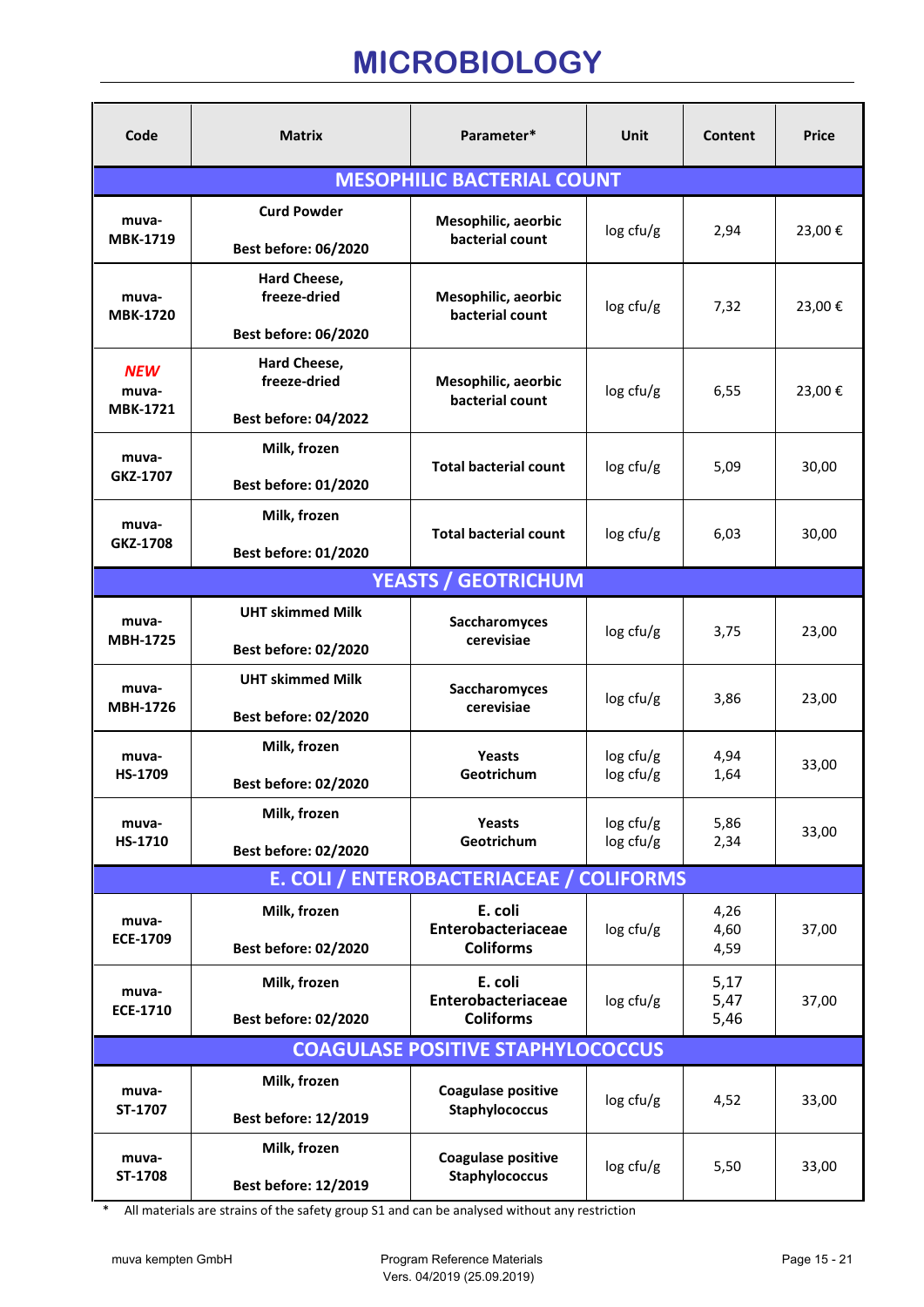# **SENSORY**

| Code                           | <b>Material</b>                                                                                            | Parameter                                                                             |                                    | <b>Packaging</b><br>unit | <b>Price</b> |
|--------------------------------|------------------------------------------------------------------------------------------------------------|---------------------------------------------------------------------------------------|------------------------------------|--------------------------|--------------|
|                                |                                                                                                            | <b>SENSORY RANK ORDER - TASTE</b>                                                     |                                    |                          |              |
| muva-<br><b>SeRF-22</b>        | <b>Strawberry Milkshake</b><br>Best before 06/2020                                                         | sweet                                                                                 | 4 different<br>values of intensity | 4 x 100 ml               | 51,00€       |
| muva-<br><b>SeRF-23</b>        | Water<br>Best before 06/2020                                                                               | bitter                                                                                | 4 different<br>values of intensity | 4 x 200 ml               | 51,00€       |
|                                |                                                                                                            | <b>SENSORY RANK ORDER - ODOUR</b>                                                     |                                    |                          |              |
| muva-SeA                       | Set for rank order with<br>determination<br>of an flavour<br><b>Best before:</b><br>4 weeks after shipment | Solution of flavour<br>(e.g. eugenol, lemon,<br>orange, strawberry,<br>cinnamon etc.) | 4 different<br>values of intensity | $4 \times 10$ ml         | 51,00€       |
| <b>SENSORY TRIANGLE TEST</b>   |                                                                                                            |                                                                                       |                                    |                          |              |
| muva-<br><b>SeD-07</b>         | <b>Boiled sausage</b><br>3 samples<br>sweet<br>(A/A/B)<br>Best before 12/2019                              |                                                                                       | 3 x 200 g                          | 39,00€                   |              |
| muva-<br><b>SeD-10</b>         | <b>Boiled sausage</b><br>Best before 12/2019                                                               | Umami                                                                                 | 3 samples<br>(A/A/B)               |                          | 39,00€       |
| <b>SENSORY DLG / ISO 22935</b> |                                                                                                            |                                                                                       |                                    |                          |              |
| muva-<br>SeDLG-29              | Milk powder<br>Best before 06/2020                                                                         | without deficiencies                                                                  | 1 sample                           | $1 \times 80$ g          | 17,50€       |
| muva-<br>SeDLG-30              | Infant food<br>Best before 06/2020                                                                         | with deficiencies                                                                     | 1 sample                           | $1 \times 80$ g          | 17,50€       |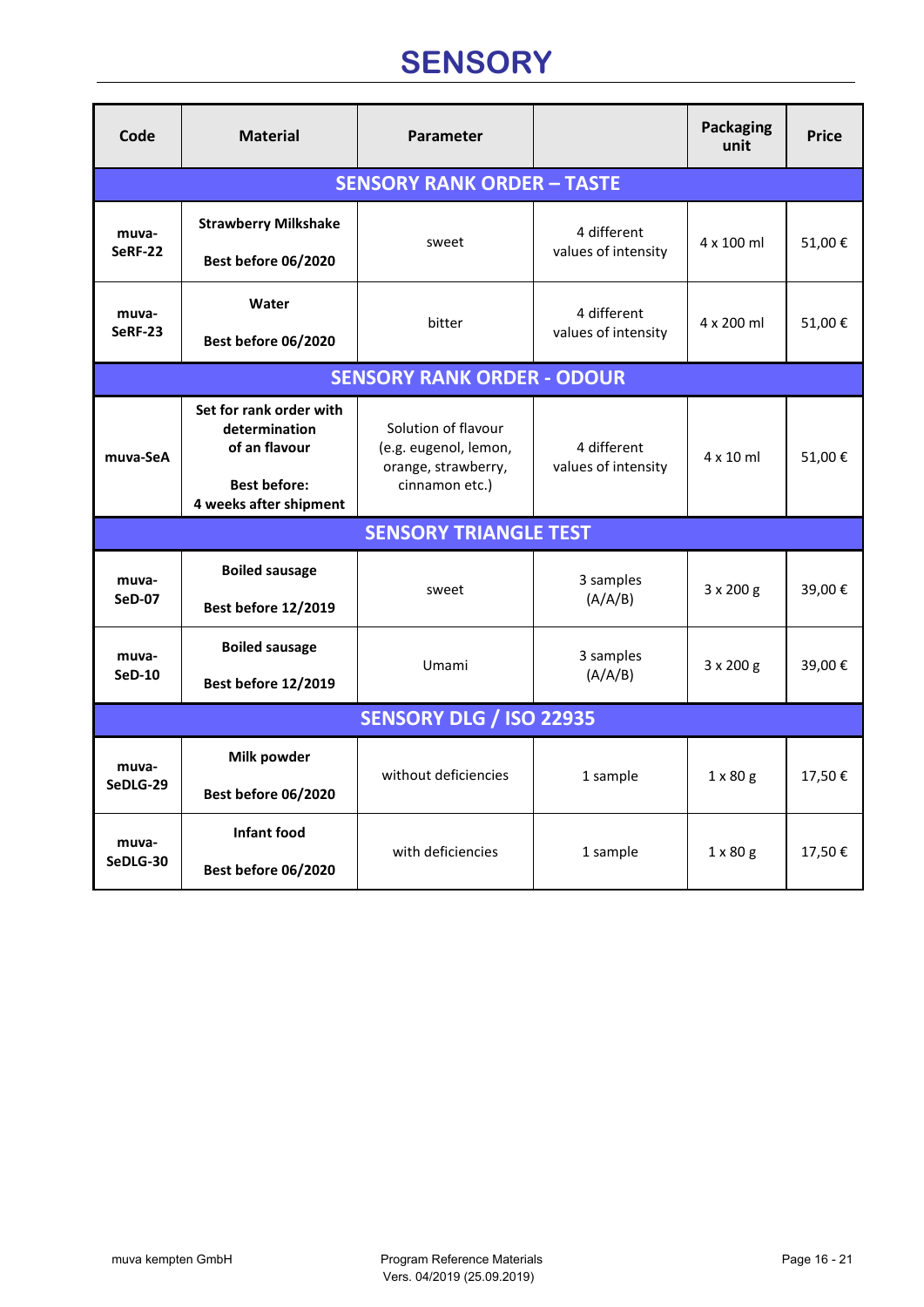# **SENSORY**



### SENSORY TEST KIT "DRINKING WATER"

### **FOR ASSURANCE OF THE SENSORY PERFORMANCE OF PANELISTS**

The Sensory Test kit "Drinking Water" is suitable for proofing, assuring and training the sensory skills of the panelists as well as for documentation of the performance.

Two sets of each 5 testing samples are packed in a functional and stable case:

- $\star$  Set 1 for visual testing consisting of 5 tubes with different attributes. (turbidity, particles, discolorations etc.)
- $\star$  Set 2 for odour testing consisting of 5 aroma sticks with different flavors from the drinking water sector.

Together with the sample materials, you will obtain a data sheet including the relevant decoding.

The aroma stick shall remain sealed for approximately 10 minutes after testing and can be used by this up to 20 times. If the material is stored refrigerated at 6 °C the material is stable for 4 weeks at minimum.

The dispatch of the test kit will be every three-month (Feb., May, Aug. and Nov.). Please state the required month of shipping on the order form.

| <b>SENSORY TEST KIT "DRINKING WATER"</b> |                                                     |                        |                |              |
|------------------------------------------|-----------------------------------------------------|------------------------|----------------|--------------|
| <b>Material</b>                          | Parameter                                           |                        | Packaging unit | <b>Price</b> |
| Test kit<br>drinking water<br>case       | 5 different odours<br>5 different visual attributes | 5 samples<br>5 samples | 1 unit         | 75,00€       |
| Refill package<br>odour pens             | 5 different odours                                  | 5 samples              | 1 package      | 35,00€       |
| Refill package<br>visual Test            | 5 different visual attributes                       | 5 samples              | 1 package      | 35,00€       |
| Single stick /<br>Single test tube       | 1 odour or 1 visual attribute each                  | 1 sample               | 1 stick / tube | 7,50€        |

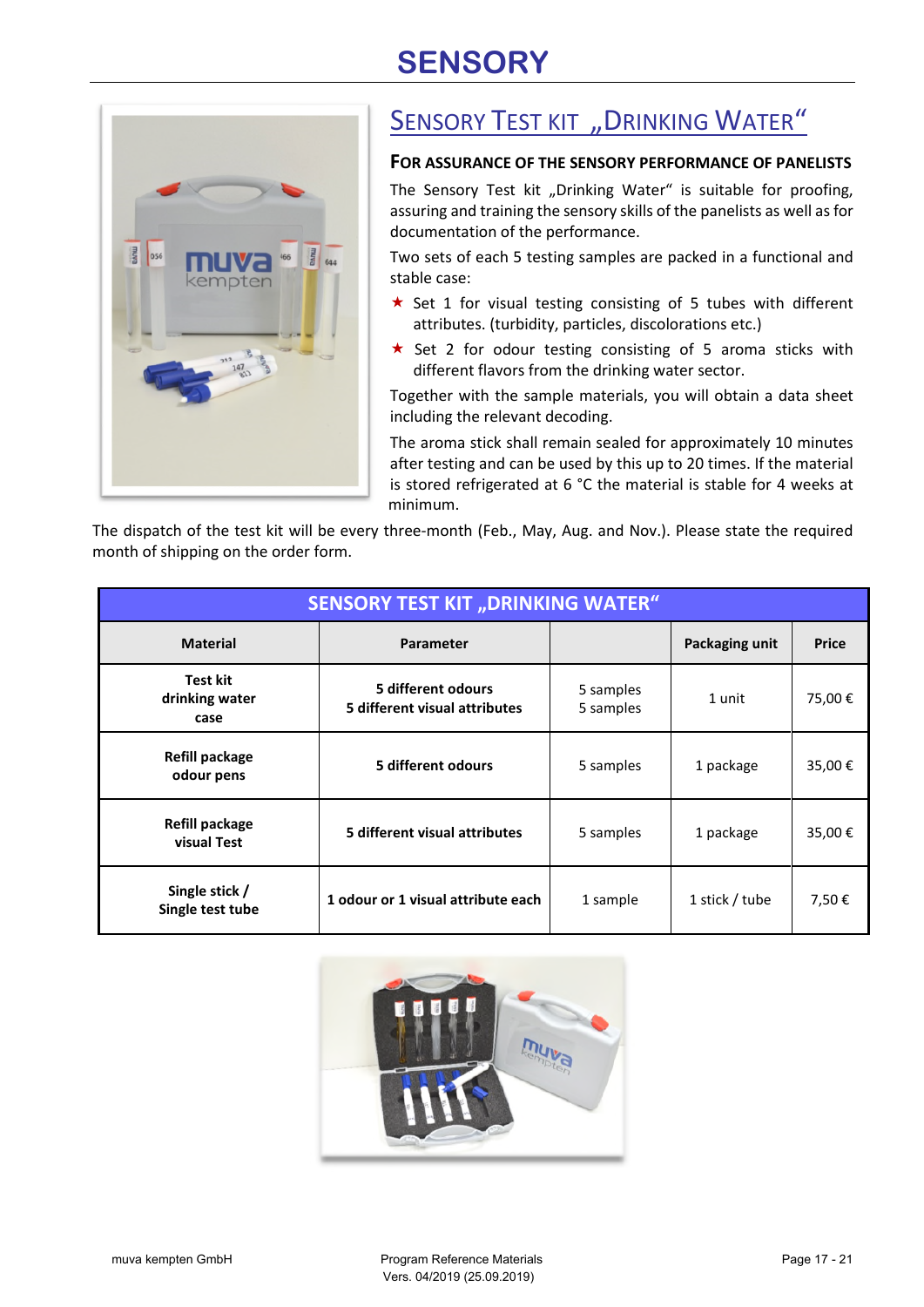# **SENSORY**

### SENSORY TRAINING MATERIALS

#### FOR THE TRAINING OF SENSORY ASSESSORS (ACCORDING TO DIN EN ISO 8586)



In the field of sensory testing, the human being with its sensory abilities and skills is the centre of attention as a "measuring instrument". In accordance with DIN EN ISO 8586 / DIN ISO 22935-1, these must be maintained and refined in order to achieve continuously comparable and repeatable results - especially within a group of assessors.

#### **YOUR COMPLETE TRAINING KIT FOR YOUR IN-HOUSE TRAINING**

Our sensory training kit contains all the tools and utensils, including exercises for the in-house training of your assessors. You can immediately start with the exercises – according to the norm – to practice your sensory skills.

For this purpose, we have developed new muva sniffing-sticks for the identification and description of odours. Whether smells of well-known foodstuffs or product-specific faults - the muva sniffing-sticks help you to recruit the right assessor, within your in-house training and as a help in the daily quality control.



You can order the complete training set or choose from different training materials depending on your

| <b>SENSORY TRAINING MATERIAL</b> |                                                                                                                                                                                            |                                                                            |                  |                    |
|----------------------------------|--------------------------------------------------------------------------------------------------------------------------------------------------------------------------------------------|----------------------------------------------------------------------------|------------------|--------------------|
| material                         | parameter<br>range                                                                                                                                                                         |                                                                            | packing<br>unit  | price **           |
| sniffing<br>sticks <sup>2)</sup> | Within the aroma-sets you can choose<br>ten different flavours freely.<br>More information about flavour selection at www.muva.de<br>(Sensor technology / Training material >> Order form) | Aroma-set with<br>10 sticks<br>incl. storage case                          | 1 pack           | 79,00€             |
| sniffing<br>sticks <sup>2)</sup> | refill-set                                                                                                                                                                                 | Aroma-set with<br>10 sticks<br>without storage case                        | 1 pack           | 62.00€             |
| basic tastes                     | sweet, sour, bitter, salty und umami<br>The training-set includes cups, tools for the production and<br>exercise examples plus tablet pad.                                                 | For the training of<br>$\rightarrow$ 5 persons<br>$\rightarrow$ 10 persons | 1 pack<br>1 pack | 55,00€<br>100,00€  |
| treshold<br>test <sup>3</sup>    | sweet, sour, bitter, salty<br>The training-set includes cups, tools for the production and<br>exercise examples plus tablet pad.                                                           | For the training of<br>$\rightarrow$ 5 persons<br>$\rightarrow$ 10 persons | 1 pack<br>1 pack | 55,00€<br>100,00€  |
| colour<br>sequences              | wet medium: red, yellow, green<br>dry medium: graphite                                                                                                                                     | 10th ranking for<br>$\rightarrow$ wet medium<br>$\rightarrow$ dry medium   | 1 pack<br>1 pack | 59,00€<br>61,00€   |
| haptic<br>test                   | haptic test (10th ranking) with<br>different strength levels                                                                                                                               | For the training of<br>$\rightarrow$ 5 persons<br>$\rightarrow$ 10 persons | 1 pack<br>1 pack | 150,00€<br>225,00€ |

*2) When ordering individual sticks outside of the set of 10, a stick will be charged € 6.90.* 

*3) The listed prices for the threshold test include one basic flavor.*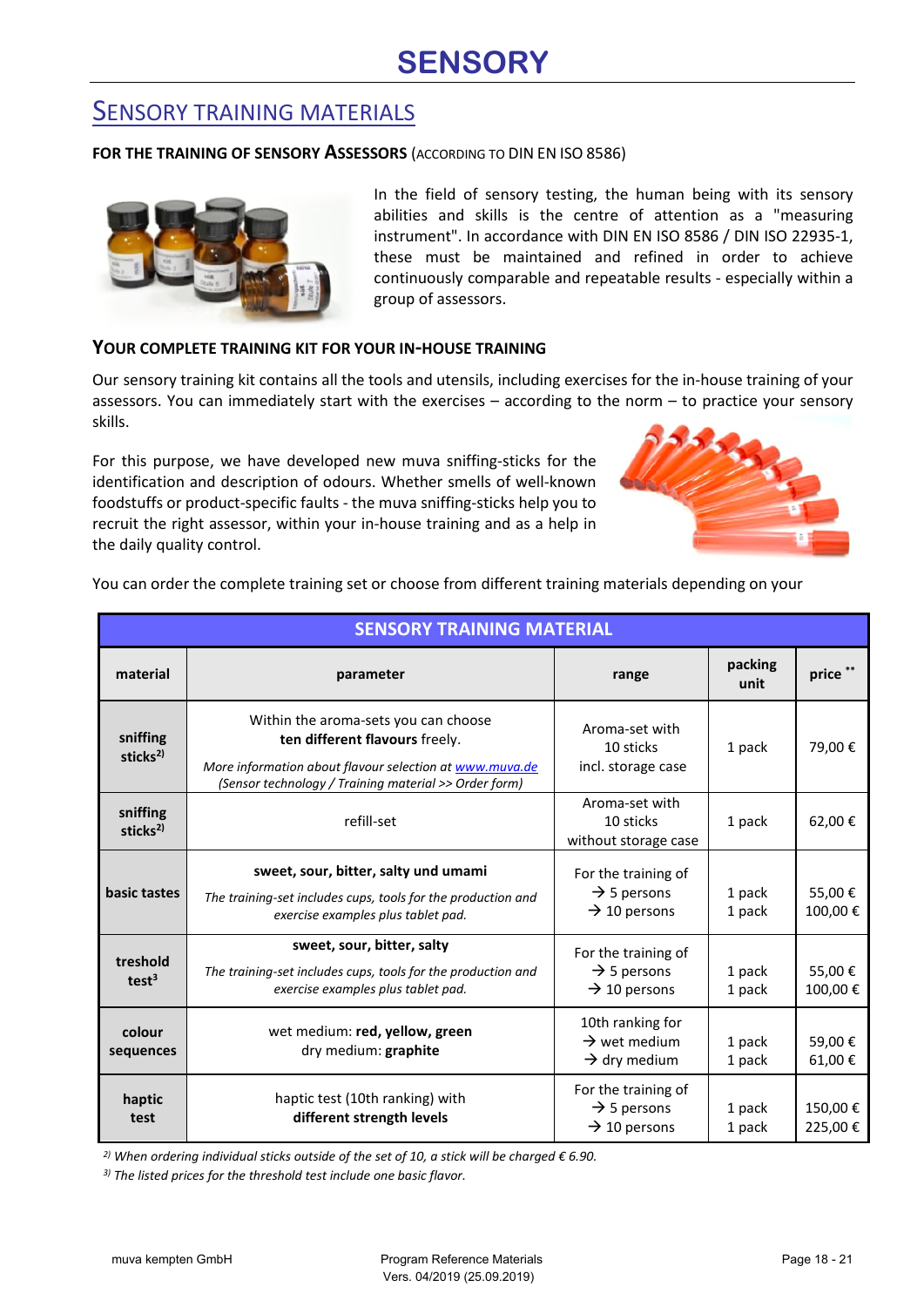### **TERMS OF PAYMENT AND TRANSPORT**

The delivery of the reference materials shall be ex works.

With exception of the reference materials "raw milk" all materials will be shipped at ambient temperatures.

Our list prices are net prices plus VAT (**excluding** companies in the European Union outside Germany who have notified their **VAT identification number** to us) and forwarding charges.

Please transfer **the net amount invoiced within 8 days**.

The international bank transaction costs are 20.00 €. To decrease this bank transfer costs we recommend using our international **bank account (IBAN and BIC-Code)**. In this case, please **deduct the 20.00 €** that we claim in our invoice for international money transfer.

#### *Discount:*

| from 5 units:  | 5 %  |
|----------------|------|
| from 10 units: | 10%  |
| from 25 units: | 15 % |
| from 50 units: | 20 % |
|                |      |

#### Terms of delivery for "Raw milk reference materials":

Raw milk materials will be shipped by MUVA KEMPTEN GMBH separately from other materials in frozen state (express shipping) ex works. The prices are net prices plus postage and packaging. The data sheet contains a clear advice how to handle the material before use.

Shock frozen raw milk can be delivered into foreign countries to only a limited extend, because the carriers take too long and during this time the samples will be expected to be defrosted. We therefore regret to be not able to take any liability for a delivery to a number of countries.

#### **Packaging Costs:**

| Package size    | Number of<br>bottles | <b>Packaging materials</b>            | Packaging<br>costs | Credit note for return delivery<br>of packaging materials <sup>2)</sup> |
|-----------------|----------------------|---------------------------------------|--------------------|-------------------------------------------------------------------------|
| VP <sub>1</sub> | Up to<br>8 bottles   | Polystyrene box + 7 TP <sup>4)</sup>  | 20,00€             | 20,00€                                                                  |
| VP <sub>2</sub> | Up to<br>30 bottles  | Polystyrene box + 11 TP <sup>5)</sup> | 35,00€             | 35,00€                                                                  |

 $\overline{4}$ ) TP = Thermal packs (cool packs)

<sup>5)</sup> The credit note is reduced for 2.00  $\epsilon$  for every not returned thermal pack

*The last valid version of the general trading conditions of muva kempten GmbH apply in each case (www.muva.de)*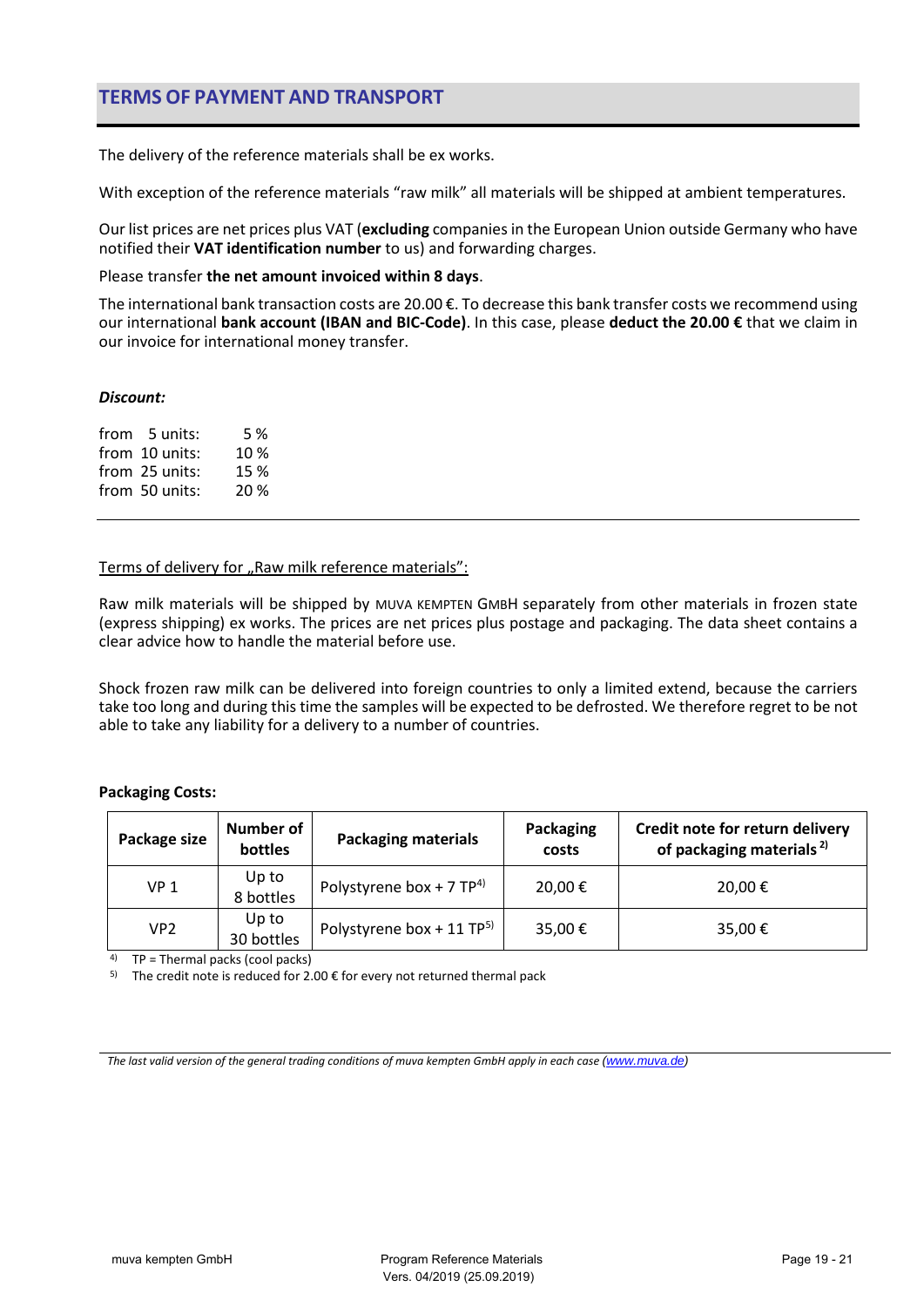Postfach 32 54 **Fon:** +49 (0) 831/5290-233 D-87441 Kempten/Allgäu **Fax-Nr.:** +49 (0) 831/5290- 197 **e-Mail:** ring-ref@muva.de

### **ORDER FORM FOR REFERENCE MATERIALS**

**Order number:** 

**Please send me the following materials:** 

| No. of units | <b>Material</b> | Remarks (e.g. frequency of regular delivery)* |
|--------------|-----------------|-----------------------------------------------|
|              |                 |                                               |
|              |                 |                                               |
|              |                 |                                               |
|              |                 |                                               |
|              |                 |                                               |
|              |                 |                                               |
|              |                 |                                               |

**\*Delivery is at anytime possible. We also offer weekly and monthly delivery.** 

| Company:                                                          |  |
|-------------------------------------------------------------------|--|
| Company:                                                          |  |
| Street:                                                           |  |
| Post(Zip) Code / City:                                            |  |
| <b>Person to contact:</b>                                         |  |
| Phone:                                                            |  |
| Fax:                                                              |  |
| E-mail:                                                           |  |
| <b>EU-VAT-Identification-No.</b><br>(delivery ino EU countries).: |  |

*The general terms of business drawn up by muva kempten GmbH apply at all times (www.muva.de)* (For EU countries outside germany: Benefits of muva kempten are accessed by using the EU-Vat-Identification-No. since 01.01.2010)

Date Signature